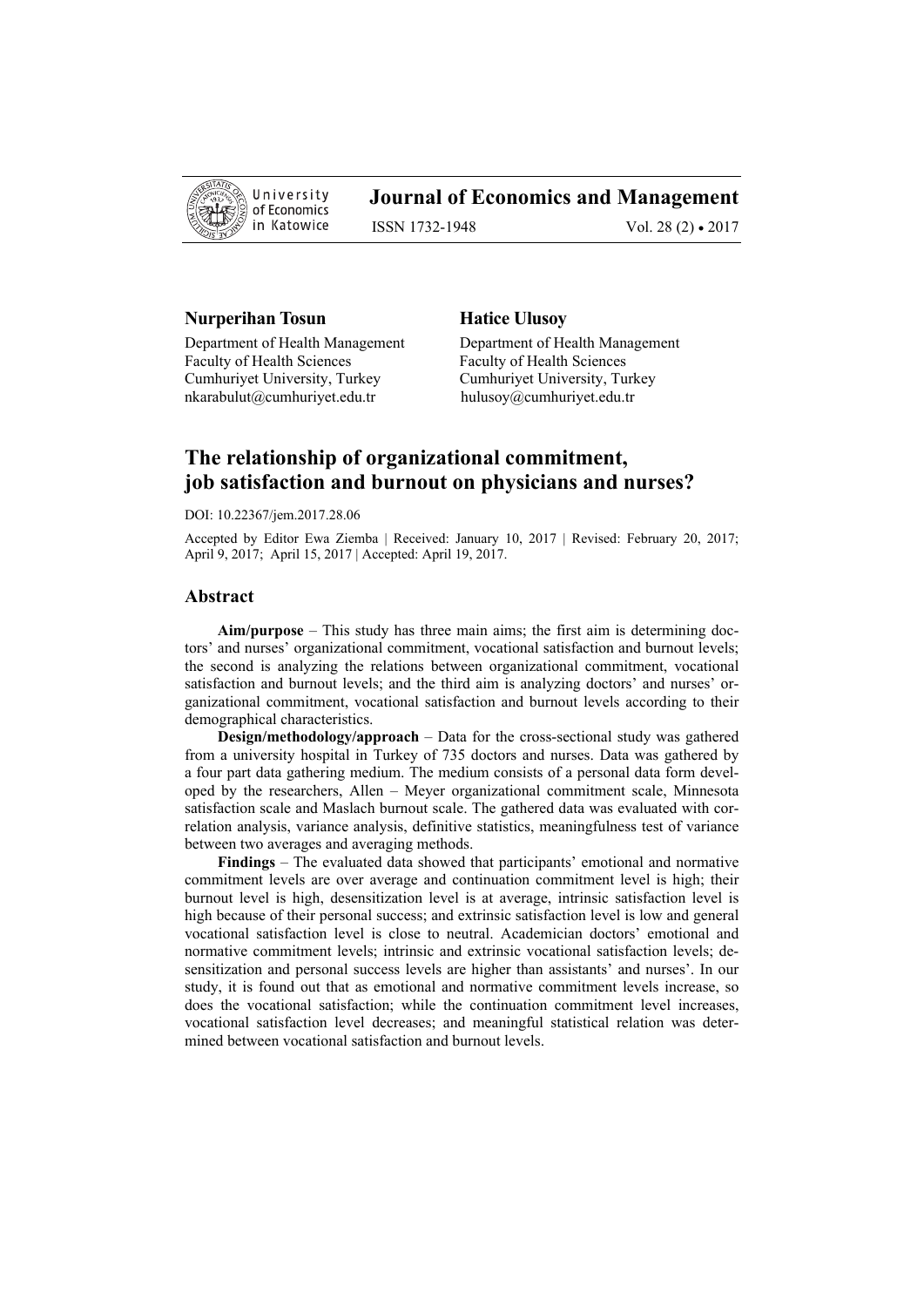**Research implications** – The limitation of the present study is that it was conducted in one hospital in the province of Sivas, Turkey.

**Originality/value/contribution** − The originality of this work is to examine job satisfaction, burnout and organizational commitment in health worker.

**Keywords:** organizational commitment, job satisfaction and burnout, physicians and nurses. **JEL Classification:** M100, M0.

# **1. Introduction**

Health care is becoming an increasingly complex issue, due to evolving treatment approaches, and changes in the structure and applications of concepts such as technology, law, regulations and financial management. In the performance of health sector due to its labor-intensive character, effective management of human resources is vital. Problems such as work stress, burnout, high rates of staff turnover and turnover intentions, absenteeism and poor job satisfaction continue to be among the important employee issues experienced by health administrators. Under these difficult conditions, in institutions' success and continuation of their existence, the value of health professionals loyal to their organization is increasing [Bartlett 2007]. Today, for administrators to keep employees, particularly qualified ones, in the organization, to attract other qualified workers to their organization and to encourage them to maintain their commitment to the organization have become increasingly important.

Some researchers agree that, organizational commitment links to employees' job satisfaction [Azeem 2010; Flomi et al. 2014]; burnout levels links to affective commitment [King  $&$  Sethi 1997]; job satisfaction links to burnout [Piko 2006; Salehi & Gholtash 2011].

During the literature review, the databases of Web of Science, EBSCOhost, Pubmed, Turkey Citation Index, YÖK National Dissertation Center, Asos Index were screenedusing separately the keywords 'organizational commitment', 'job satisfaction', 'burnout', 'physician', 'nurse', 'health worker'. The review demonstrated that there were no studies that examined the concepts of organizational commitment, job satisfaction and burnout in physicians and nurses in Turkey. This study is of importance because it is the first study which examined the concepts of organizational commitment, job satisfaction and burnout in physicians and nurses in the Cumhuriyet University sample.

The aims of present study are:

− to investigate organizational commitment, job satisfaction and burnout levels of physicians and nurses included in the study sample,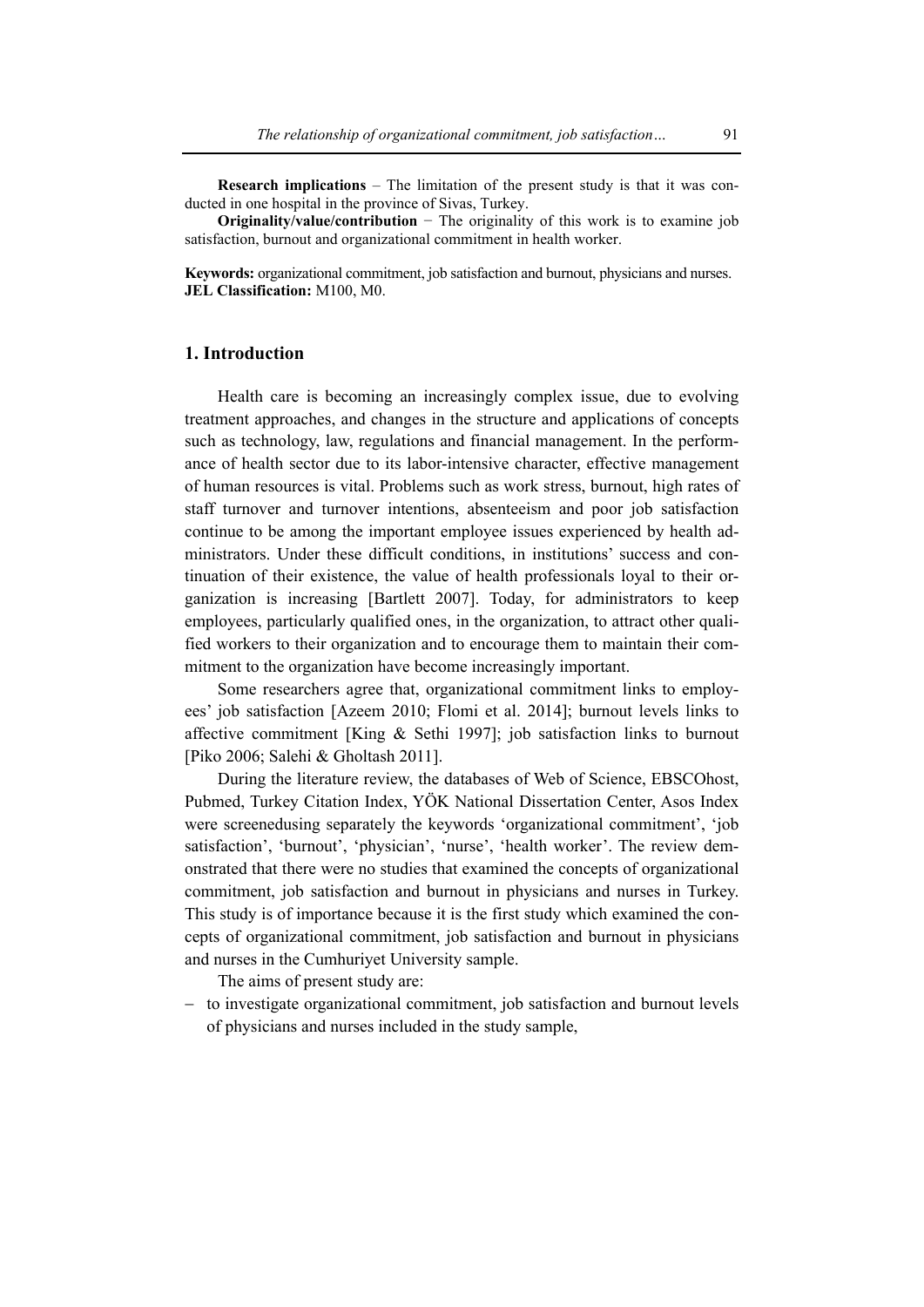- − to examine the relationship between these three concepts,
- − to find out whether socio-demographic characteristics of physicians and nurses affect the levels of these three concepts.

In the subsequent flow of the article, the organizational commitment, job satisfaction and burnout concepts will be examined theoretically and methods, findings, discussions and conclusions sections will be given respectively.

#### **2. Literature review**

This section reviews the relevant research on organizational commitment, job satisfaction and burn out.

### **2.1. Organizational commitment**

Commitment is an organizational concept which has important outcomes for organizations. Employees' commitment to the organization has an undeniable, strong effect on the outcomes of a business. These powerful effects in organizational commitment result not from professionals' working for personal expectations but from their working for organizational expectations [Cohen 2000].

Commitment was defined by Kanter [1968] as "the person's attachment to the group with strong emotional bonds", by O'Reilly and Chatman [1986] as "psychological bond that ties the employees to the organization", by Mowday et al. [1979] as "the person's perception of himself as a part of his organization which attaches the identity of the person to the organization", and by Wiener [1982] as "the person's acting in accordance with the organizational goals and interests under normative pressures" [quotations after: Meyer & Allen 1997]. After they reviewed various definitions of commitment, Meyer and Allen [1991] determined that they all had one thing in common: moral obligation to remain with the organization as a result of a psychological condition reflecting the employee's relationship with the organization. As a result, unlike employees disloyal to their organization, loyal employees will remain in the organization whatever the conditions are (despite adverse conditions).

In studies conducted on organizational commitment, several models have been used suggesting that this concept should be assessed multi-dimensionally [Angle & Perry 1981; O'Reilly & Chatman 1986; Meyer & Allen 1991; Mayer & Schoorman 1992]. Of these models, the one widely used in the literature is Meyer and Allen's three-dimensional model of commitment (affective, continu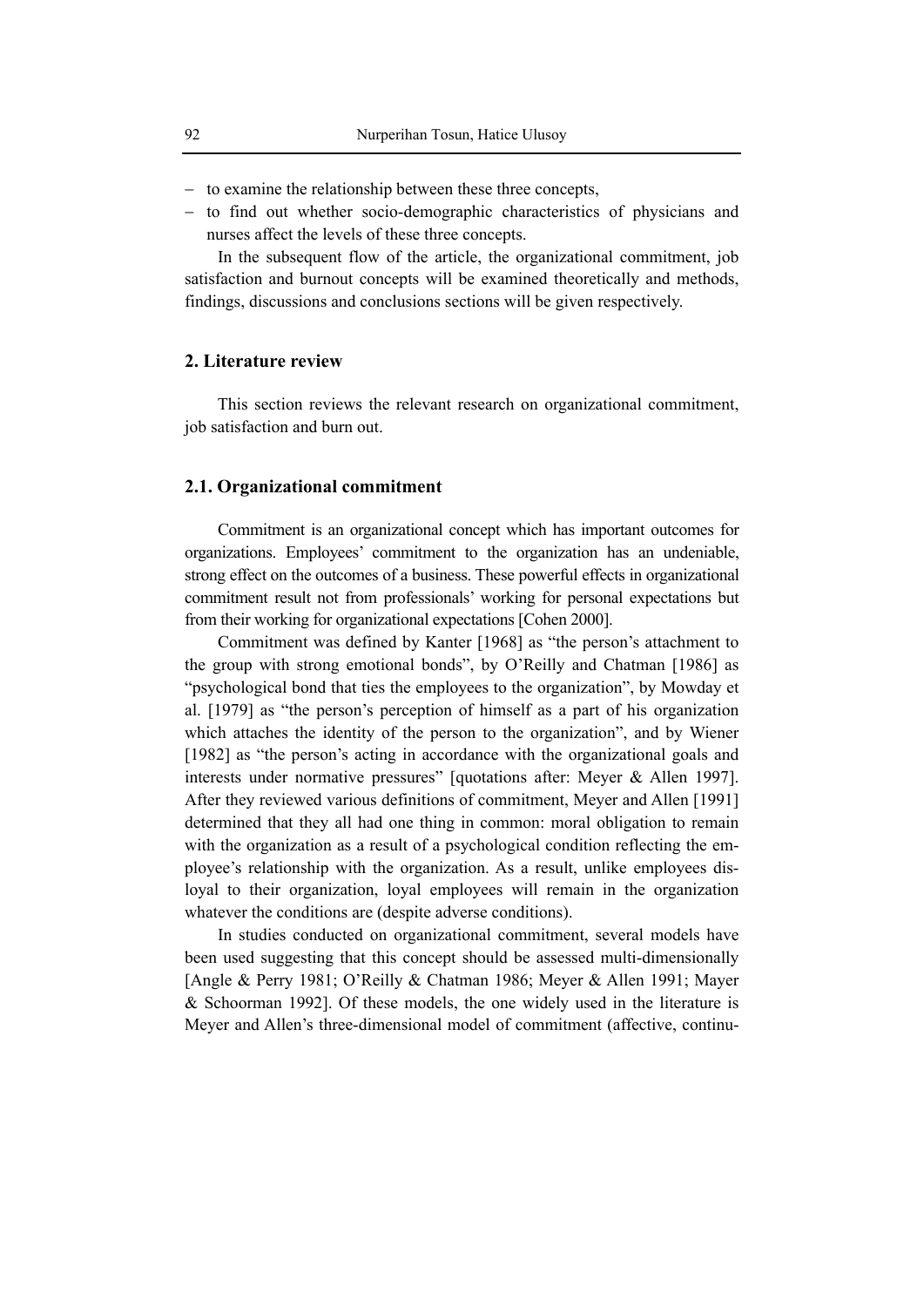ance and normative commitment). Affective commitment is the employee's emotional attachment to, identification with and involvement in the organization. Employees who have a strong affective commitment maintain membership in the organization because they want to. Continuance commitment is the awareness of the costs associated with leaving the organization. Employees continue their membership in the organization primarily because they need it. Normative commitment reflects an employee's feeling of obligation to continue employment. Employees with high normative commitment continue their membership in the organization as they deem it necessary [Meyer & Allen 1997]. All the three components of commitment are positively associated with the decision to stay or to leave the organization [Stordeur et al. 2003].

Studies indicate that there is a negative relationship between organizational commitment, an important determinant of staying or leaving the organization, and intention to leave the organization and staff turnover [Payne  $\&$  Huffman 2005; Meyer et al. 2002] and that particularly affective commitment has a strong impact on the intention to leave [Meyer & Allen 1997; Wasti 2003].

# **2.2. Job satisfaction**

Another important concept affecting the quality of health services is the concept of job satisfaction. In studies, job satisfaction was determined to significantly affect patient care [Norrish & Rundall 2001].

Job satisfaction is one of the individual mechanisms directly affecting organizational commitment and job performance, and is defined as a satisfying emotional state resulting from a person's job and job-related experiences. In other words, job satisfaction is the person's thoughts and feelings related to the job [Locke 1969]. In their job characteristics theory, Hackman and Oldham [1976] stated that the leading characteristics that affect job satisfaction were skill diversity, task identity, task significance, autonomy and feedback.

Several studies determined a positive relationship between job satisfaction, and patient satisfaction and quality of care, however, the same studies determined a negative correlation between employee turnover, intention to leave job and absenteeism [Norrish & Rundall 2001; Siu 2002]. Job satisfaction and organizational commitment are the two important determinants of employee turnover. In their study conducted in 25 countries, Sousa-Poza and Henneberger [2004] found a strong negative correlation between the intention to leave the job and job satisfaction.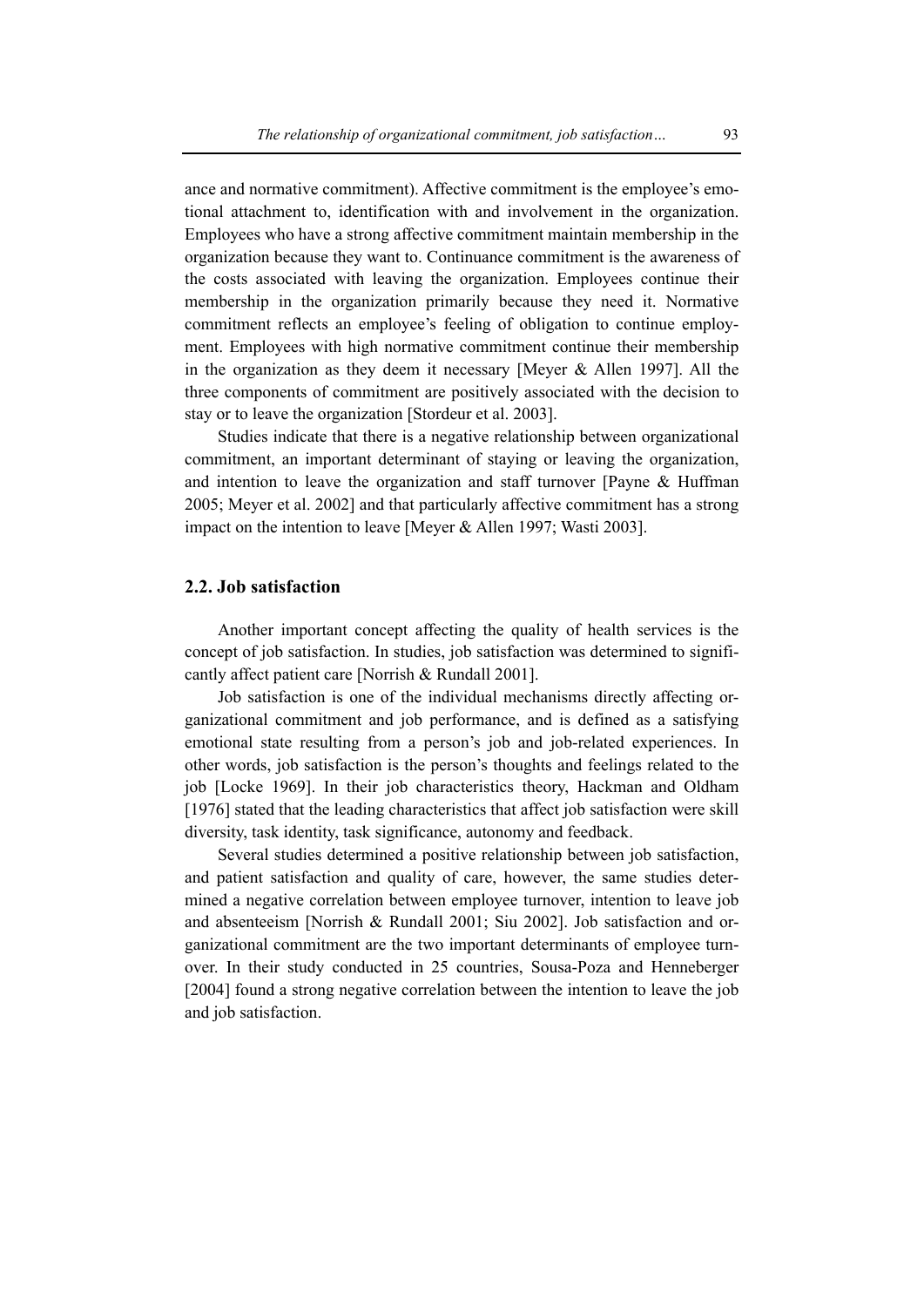In studies examining the relationship between organizational commitment and job satisfaction, a positive correlation was determined between job satisfaction and organizational commitment indicating that as employees' job satisfaction increases so does their organizational commitment [Azeem 2010; Flomi et al. 2014]. According to Meyer, Becker and Vandenberghe [2004], if an employee is happy with his/her colleagues and managers and if his/her job satisfaction is high, his/her affective commitment increases. If he/she feels that he/she is needed at work, his/her normative commitment improves; in other words, there is a positive relationship between normative commitment and job satisfaction.

#### **2.3. Burnout**

Burnout is the emotional and psychological distress in the working environment, and it can cause physical and mental problems in health professionals and lead to high turnover and absenteeism [Poghosyan et al. 2010; Gieter, Hofmans & Pepermans 2011]. Because burnout lowers the quality of health care services, it also adversely affects those receiving health care [Adriaenssens, de Guchtb & Maesc 2015; Hu, Lukb & Smith 2015].

According to the Maslach Burnout model, burnout is defined as a syndrome which manifests itself as insensitivity displayed towards clients by those who work in occupations where they interact with them face-to-face, feelings of being emotionally exhausted by their work, and reduction in personal achievement and proficiency [Maslach & Jackson 1986]. The Maslach burnout model has three dimensions: emotional exhaustion, depersonalization and reduced personal accomplishment [Maslach, Schaufeli & Leiter 2001].

Emotional exhaustion is an employee's feelings of being tensed and frustrated due to loss of energy and emotional depletion. Emotional exhaustion is characterized by the fear of 'going back to work the next day'. A person with emotional exhaustion minimizes his/her interaction with other people to alleviate the emotional burden [Sonnentag, Binnewies & Moiza 2010]. The second dimension, depersonalization, is the advent of negative attitudes such as cynicism and negativism. A person with depersonalization displays unfeeling and impersonal attitudes and behaviors towards people they serve. Personal accomplishment, the third dimension, is the last component of burnout. A person with low level of personal accomplishment experiences feelings of reduction in personal and job-related competence, and in achieving objectives. The person even experiences perception of losing what he/she has at hand [Maslach & Jackson 1981].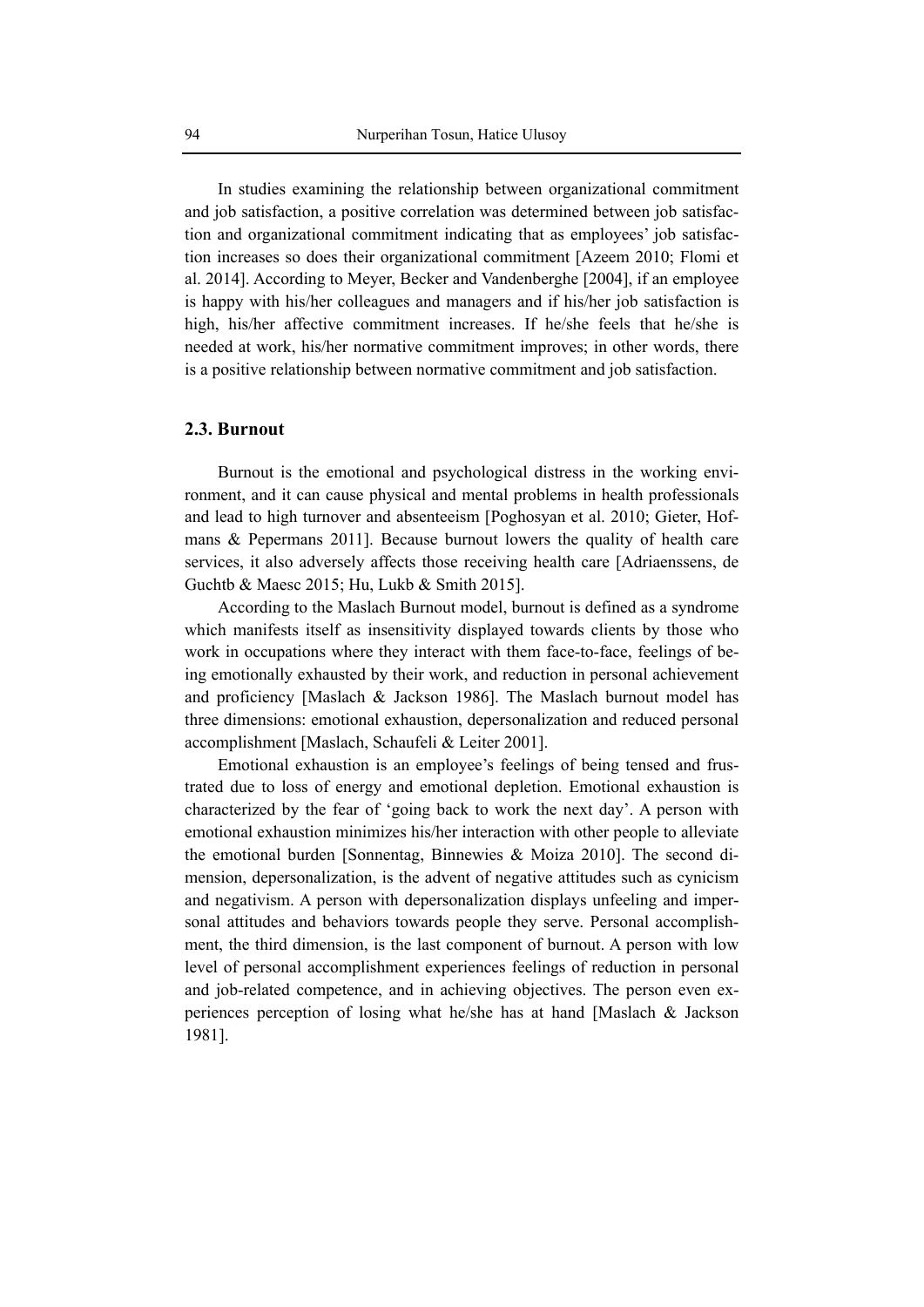Burnout is a multidirectional concept. Studies on the issue have revealed that burnout is closely related with satisfaction with life, health problems, fatigue, depression, sleep problems, low self-esteem, reduced tolerance to frustration, intention to leave, intention to retire early, reduced work performance and reduction in the provision of quality health care [Adriaenssens, de Guchtb & Maesc 2015; Hakanen & Schaufeli 2012; Poghosyan et al. 2010; Maslach, Schaufeli & Leiter 2001].

### **3. Research methods and procedure**

# **3.1. Design and sample**

A quantitative and cross-sectional study conducted at a University Hospital, a state-owned tertiary health institution in Central Anatolia, in Turkey. The hospital has a 1061-bed capacity and provides inpatient and outpatient health services. The study population comprised 408 physicians and 327 nurses working in this hospital. Of the study population, 257 (34%) health personnel (114 nurses, 143 physicians) were included in the sample. The error level and standard deviation used to determine the sample size were 0.01 and 0.10 respectively.

The number of the physicians under the academic titles of Research Assistants, Assistant Professor, Associate Professor and Professor, to whom the survey would be administered, was determined using the simple random sampling method. The analysis conducted to determine organizational commitment, job satisfaction and burnout levels of the participants according to their sociodemographic characteristics revealed statistically significant differences between lecturers (Asst. Prof., Assoc. Prof., Prof.) and research assistants. Therefore, the findings of the study were presented not in two groups (doctors and nurses) but in three groups (lecturers, research assistants and nurses).

#### **3.2. Data collection**

The study data were collected between November 2011 and April 2012 by the researchers. While some of the participants answered the survey and handed in the forms immediately, the others requested to fill in the forms later so they were given appointments. They were visited on the days of their appointments, and the survey forms were collected then.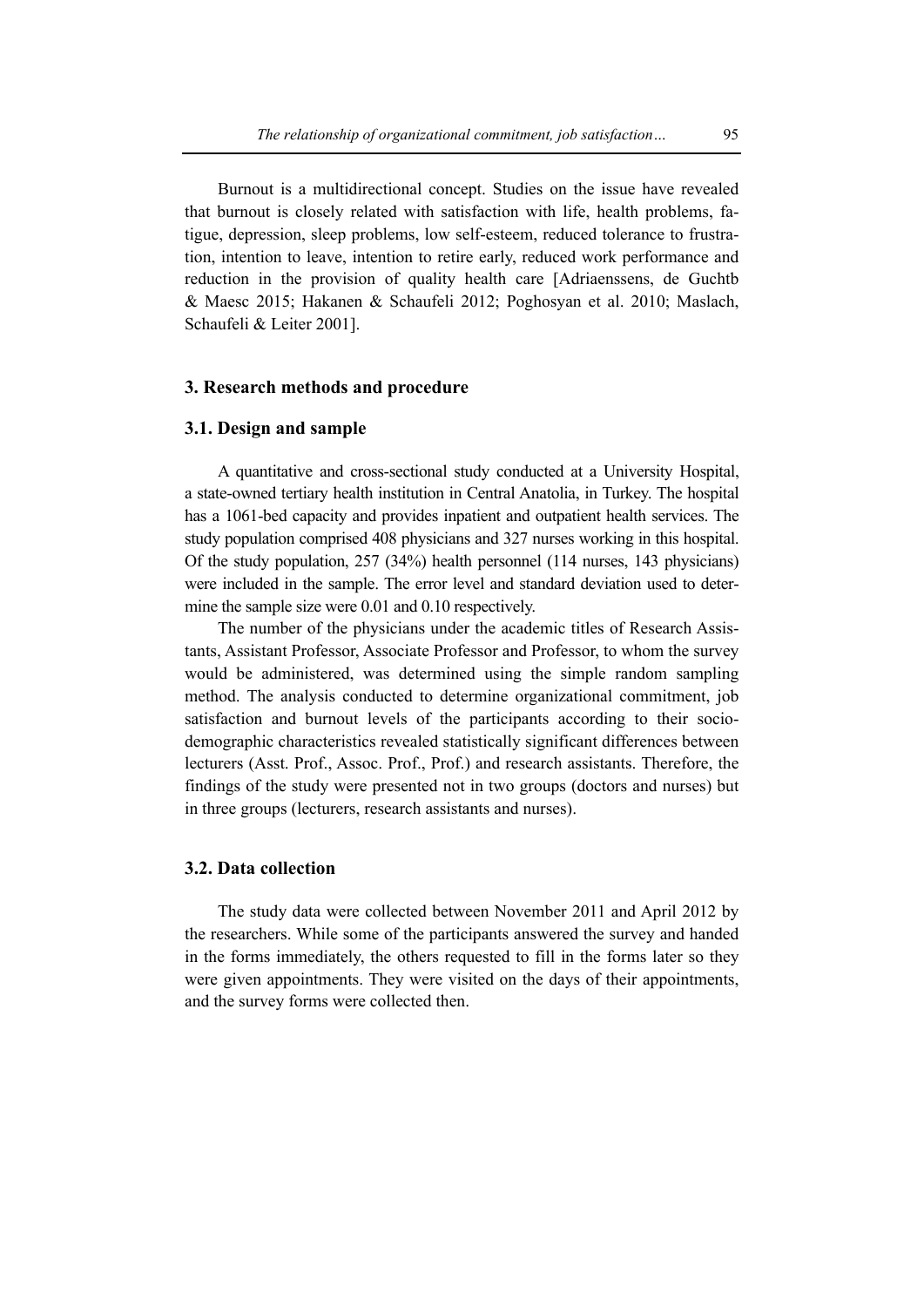# **3.3. Survey instruments**

Data was collected using four different data collection tools:

- 1. **The Personal Information Form.** The form prepared by the researchers includes 11 items questioning socio-demographic characteristics of the participants such as age, gender, marital status, income level, professional title, education level, years in profession and years in the current position.
- 2. **Allen-Meyer Organizational Commitment Scale (OCS).** The scale developed by Allen and Meyer to measure affective commitment, normative commitment and continuance commitment in 1991. The 18-item scale consisting of three 6-item subscales is a 5-point Likert-type scale. The items are rated on a scale ranging from  $1 =$  strongly agree to  $5 =$  strongly disagree. The minimum and maximum possible scores to be obtained from the scale are 18 and 90 respectively. The higher the score is, the higher the commitment is.
- 3. **Minnesota Satisfaction Questionnaire (MSQ)**. This Questionnaire developed by Weiss et al. (1967). The short form of the MSQ consists of 20 items and has two subscales: Intrinsic Satisfaction and Extrinsic Satisfaction. The items are rated on a 5-point Likert scale ranging from 1 = very dissatisfied to  $5$  = very satisfied. With the questionnaire, scores for General Satisfaction, Intrinsic Satisfaction and Extrinsic Satisfaction are obtained. The minimum and maximum possible scores to be obtained from the scale are 20 and 100 respectively. The general satisfaction score is determined by dividing the sum of the scores obtained from the items by 20.

Intrinsic Satisfaction comprises such items as ability utilization, achievement, activity, advancement, compensation, co-workers, creativity, independence, security recognition and responsibility related to the intrinsic features of the job. The intrinsic satisfaction score is calculated by dividing the sum of the scores obtained from the items comprising intrinsic factors by 12.

Extrinsic Satisfaction comprises such items as authority, company policies, social service, social status, moral values, supervision, human relations, supervision, technical and variety.

The Extrinsic Satisfaction score is calculated by dividing the sum of the scores obtained from the items comprising extrinsic factors by 8. The scale's neutral satisfaction score is 3. Whereas the general satisfaction score less than 3 indicates low job satisfaction, the score higher than 3 indicates high job satisfaction.

4. **Maslach Burnout Inventory (MBI)**. The Maslach Burnout Inventory (MBI) developed by Maslach and Jackson [1981] is the first standardized tool used to measure burnout levels and it was used in 90% of the studies until the end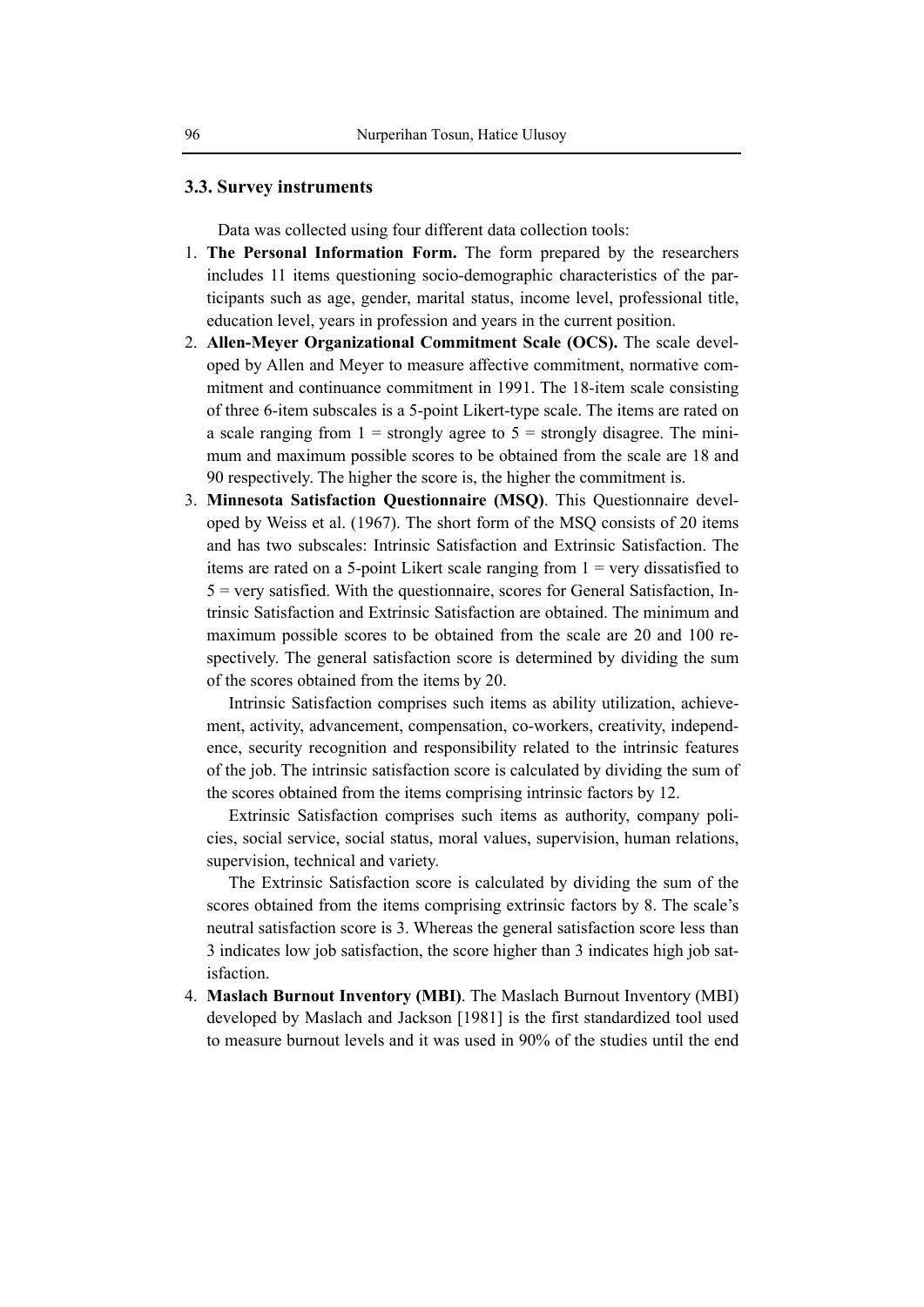of 1990s, and it is still widely used. In their review of studies conducted on the relationship between burnout and depression in January 2014, Bianchi et al. determined that the MBI was used in 78% of those studies [Maslach, Schaufeli & Leiter 2001; Bianchi, Schonfeldb & Laurenta 2015].

The 22-item inventory consists of three subscales: the 9-item emotional exhaustion (EE) subscale, the 5-item depersonalization (DP) subscale and the 8-item personal accomplishment (PA) subscale. The items are rated on a 5-point Likert scale (1 = never, 2 = rarely, 3 = sometimes,  $4 =$  often,  $5 =$  always).

There is no cut-off point. High emotional exhaustion and depersonalization scores and low personal accomplishment scores indicate the presence of burnout.

# **3.4. Reliability and validity**

Cronbach's alpha coefficients of the assessment tools and their subscales used in the present study were as follows: Organizational Commitment: 0.81, Affective Commitment: 0.83 Continued Commitment 0.79, Normative Commitment 0.76; Minnesota Satisfaction Questionnaire: 0.88, Intrinsic Satisfaction: 0.84, Extrinsic Satisfaction 0.82; Maslach Burnout Inventory: 0.77, Affective Exhaustion: 0.86, Depersonalization: 0.68, Personal Achievement: 0.65.

# **3.5. Ethical considerations**

Before the study was conducted, the ethical approval for the study was obtained from the Health Ethics Committee of Cumhuriyet University, Sivas, Turkey. A written permission to conduct the study was also obtained from the hospital administration where the study was to be conducted.

# **3.6. Data analysis**

The data were analyzed using the SPSS 14.0 software package. For the analysis, descriptive statistics, Pearson correlation analysis, variance analysis, the test for the significance of the difference between two means and mean values were used.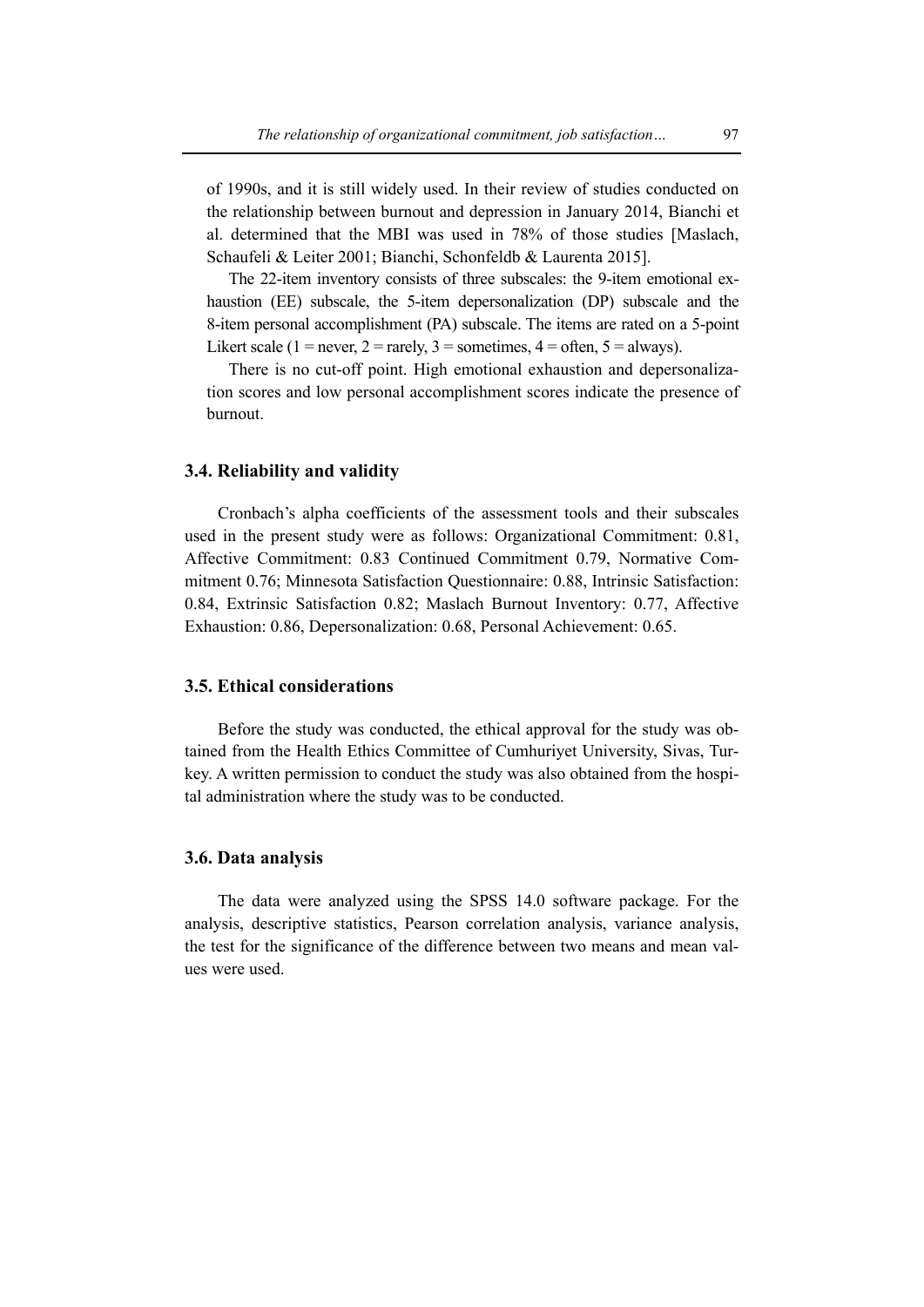# **4. Results**

The socio-demographic data obtained from this study and analyzed in detail in Table 1 demonstrated that of the lecturers, 73.8% were in the 41 years and over age group, 70.8% were male, 84.6% were married, 87.7% had a monthly income of  $\geq$  \$1500 and 52.4% had a  $\geq$  16 years of experience in profession. Of the research assistants, 66.7% were in the age group of 21-30, 55.1% were male, 75.6% were single, 87.7% had a monthly income ranging between \$ 900 and \$ 1200, and 83.3% had a 1-5 years of experience in profession. Of the nurses, 49.1% were in the age group of 21-30, 95.6% were female, 50.9% were married, 87.7% had a monthly income ranging between \$ 550 and \$ 900, and 85.1% had a 1-5 years of experience in profession.

| Specification   |                  | Lecturer $[N = 65]$ |                       | Research Assistant<br>$[N = 78]$ |                  | Nurse $[N = 114]$ | Total            |
|-----------------|------------------|---------------------|-----------------------|----------------------------------|------------------|-------------------|------------------|
| Age             | $\boldsymbol{n}$ | $\%$                | $\boldsymbol{n}$      | $\frac{0}{6}$                    | $\boldsymbol{n}$ | $\%$              | $\boldsymbol{n}$ |
| $21-30$ years   | 1                | 1.5                 | 52                    | 66.7                             | 56               | 49.1              | 109              |
| $31-40$ years   | 16               | 24.6                | 26                    | 33.3                             | 48               | 42.1              | 90               |
| $\geq$ 41 years | 48               | 73.8                | $\theta$              | $\boldsymbol{0}$                 | 10               | 8.8               | 58               |
|                 |                  |                     | Gender                |                                  |                  |                   |                  |
| Female          | 19               | 29.2                | 35                    | 44.9                             | 109              | 95.6              | 163              |
| Male            | 46               | 70.8                | 43                    | 55.1                             | 5                | 4.4               | 94               |
|                 |                  |                     | <b>Marital Status</b> |                                  |                  |                   |                  |
| Married         | 55               | 84.6                | 19                    | 24.4                             | 58               | 50.9              | 132              |
| Single          | 10               | 15.4                | 59                    | 75.6                             | 56               | 49.1              | 125              |
|                 |                  |                     | Education             |                                  |                  |                   |                  |
| High school     | $\mathbf{0}$     | $\mathbf{0}$        | $\theta$              | $\mathbf{0}$                     | 3                | 2.6               | 3                |
| Undergraduate   | $\mathbf{0}$     | $\boldsymbol{0}$    | $\theta$              | $\mathbf{0}$                     | 107              | 94.8              | 107              |
| <b>Masters</b>  | $\theta$         | $\theta$            | 78                    | 100.0                            | 3                | 2.6               | 81               |
| Doctorate       | 65               | 100.0               | $\theta$              | $\mathbf{0}$                     | $\theta$         | $\theta$          | 65               |
|                 |                  |                     | Income                |                                  |                  |                   |                  |
| \$550-\$900     | $\mathbf{0}$     | $\mathbf{0}$        | $\mathbf{0}$          | $\mathbf{0}$                     | 113              | 99.1              | 113              |
| \$901-\$1200    | $\theta$         | $\theta$            | 46                    | 59.0                             | 1                | 0.9               | 47               |
| \$1201-\$1500   | 8                | 12.3                | 32                    | 41.0                             | $\theta$         | $\Omega$          | 40               |
| $\ge$ \$ 1501   | 57               | 87.7                | $\theta$              | $\mathbf{0}$                     | $\mathbf{0}$     | $\mathbf{0}$      | 57               |
|                 |                  |                     | Length of employment  |                                  |                  |                   |                  |
| $< 1$ year      | $\mathbf{0}$     | $\mathbf{0}$        | 13                    | 16.7                             | 13               | 11.4              | 26               |
| 1-5 years       | $\mathbf{0}$     | $\theta$            | 65                    | 83.3                             | 97               | 85.1              | 162              |
| 6-10 years      | 6                | 9.2                 | $\theta$              | $\mathbf{0}$                     | 4                | 3.5               | 10               |
| $11-15$ years   | 25               | 38.5                | $\theta$              | $\Omega$                         | $\Omega$         | $\theta$          | 25               |
| $16-20$ years   | 17               | 26.2                | $\theta$              | 0                                | $\theta$         | $\Omega$          | 17               |
| $\geq$ 21 years | 17               | 26.2                | $\theta$              | $\bf{0}$                         | $\theta$         | $\theta$          | 17               |

**Table 1.** Distribution of lecturers, research assistants and nurses in terms of their socio-demographic characteristics

In Table 2, the results of correlation analysis conducted to determine the relationship between the participants' organizational commitment, job satisfaction and burnout levels are given. According to the results, there is a positive rela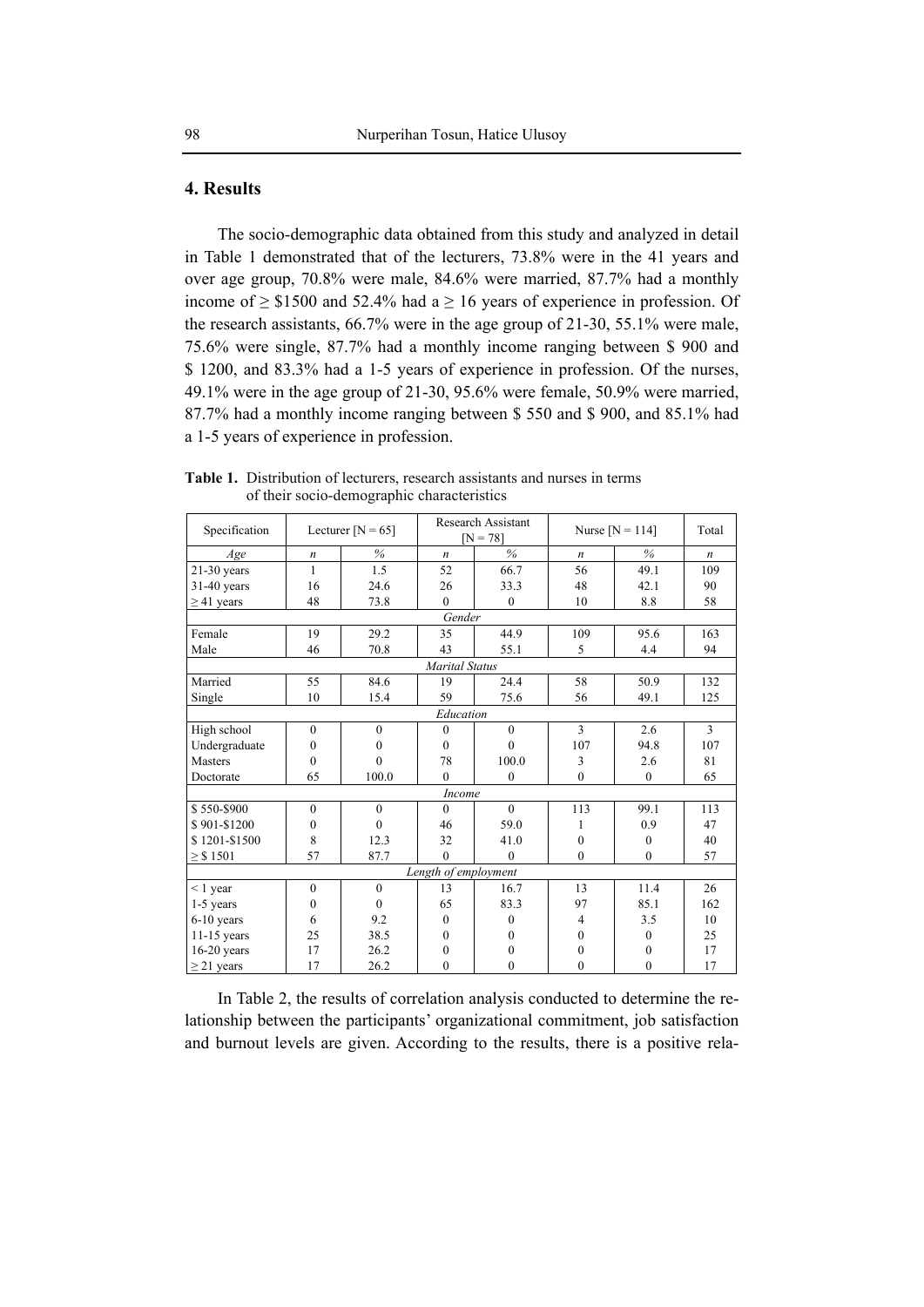tionship between job satisfaction, and affective commitment (0.421) and normative commitment (0.405), and a negative relationship between job satisfaction and continuance commitment (−0.393).

| Variables | Correlation<br>coefficient | AC        | NC.       | CC         | OCT      | <b>IS</b> | ES | <b>JS</b> | EE | DP | PА | <b>BT</b> |
|-----------|----------------------------|-----------|-----------|------------|----------|-----------|----|-----------|----|----|----|-----------|
|           | r                          |           |           |            |          |           |    |           |    |    |    |           |
| NC        | r                          |           |           |            |          |           |    |           |    |    |    |           |
| CC        | r                          |           |           |            |          |           |    |           |    |    |    |           |
| OCT       | r                          |           |           |            |          |           |    |           |    |    |    |           |
| IS        | r                          | $0.317**$ | $0.394**$ | $-0.385**$ | $0.155*$ |           |    |           |    |    |    |           |
| ES        | r                          | $0.328**$ | $0.496**$ | $-0.347**$ | $0.155*$ |           |    |           |    |    |    |           |
| JS        | r                          | $0.421**$ | $0.405**$ | $-0.393**$ | $0.160*$ | -         | -  |           |    |    |    |           |
| EE        | r                          | $-0.157*$ | $-0.143*$ | $0.227**$  | $-0.009$ | -         |    |           |    |    |    |           |
| DP        | r                          | $-0.087$  | 0.107     | $-0.060$   | 0.002    | -         | -  |           |    |    |    |           |
| PA        | r                          | $-0.087$  | 0.068     | $-0.160*$  | $-0.013$ | -         | -  |           |    |    |    |           |
| BT        | r                          | $-0.103$  | $-0.040$  | 0.083      | $-0.013$ | -         | -  |           |    |    |    |           |

**Table 2.** Correlations between the organizational commitment, job satisfaction and burnout variables, and reduced personal accomplishment

Note:

AC − affective commitment; NC − normative commitment; CC − continuance commitment; OCT − organizational commitment total; IS − intrinsic satisfaction; ES − extrinsic satisfaction; JS − job satisfaction; EE − emotional exhaustion; DP − depersonalization; PA − personal accomplishment; BT − burnout total.

Variables with no relationships were excluded from the table.

\*\* Correlation at level 0.01 [2-tailed] is also important.

\* Correlation at level 0.05 [2-tailed] is also important.

Job satisfaction increases as the affective commitment and normative commitment increase, but it decreases as the continuance commitment increases. No statistically significant relationship was detected between job satisfaction and the subscales of the MBI. There was a weak negative relationship between organizational commitment and burnout (−0.013).

In Table 3, the mean scores the participants obtained from the OCS, MSQ and MBI are given. Table 3 shows descriptive statistics of all subscales. Descriptive statistics were calculated for all continuous scaled variables. The mean score the participants obtained from the OCS was  $58.70$  (SD = 5.049). The mean scores the participants obtained from the Affective Commitment, Normative Commitment and Continuance Commitment subscales were 18.39, 18.64 and  $21.66$  (SD = 2.37, 4.40, 4.30) respectively. The JSS mean score was 2.98  $(SD = 0.42)$ , and the range was 2.10 to 4.25 and its Intrinsic Satisfaction and Extrinsic Satisfaction subscales were  $3.17, 2.70$  (SD = 0.43, 0.61) respectively. The mean scores the participants obtained from the Emotional Exhaustion, Depersonalization and Personal Achievement Subscales of the MBI were 32.29, 9.24 and 34.10 (SD = 3.11, 1.56, 1.89) respectively.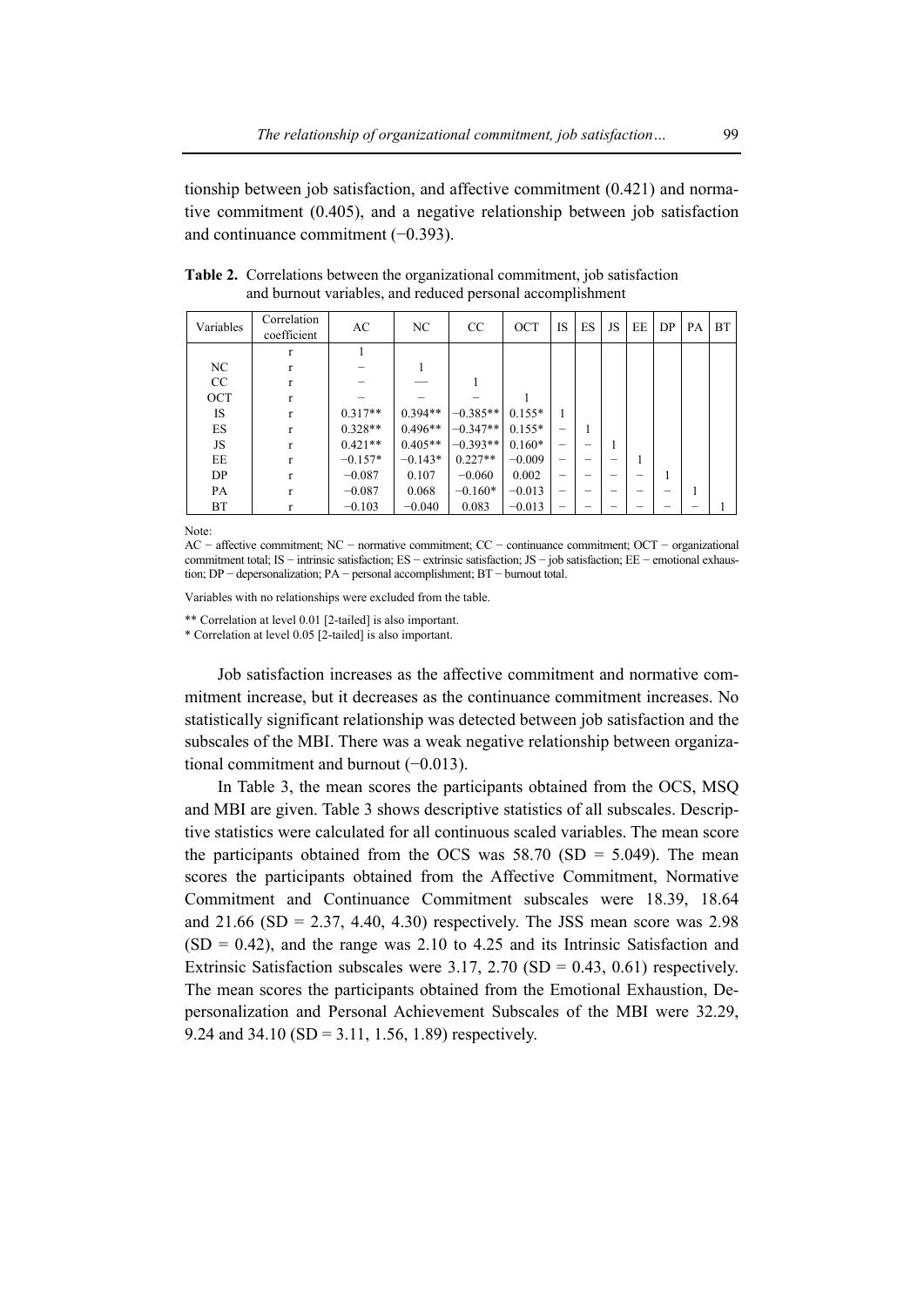|                 |     | Possible Values |                  | <b>Observed Values</b> |
|-----------------|-----|-----------------|------------------|------------------------|
| Specification   |     | Min-Max         | $X \pm S$        | Min-Max                |
|                 | AC  | $6 - 30$        | $18.39 \pm 2.37$ | $13 - 25$              |
|                 | NC  | $6 - 30$        | $18.64 \pm 4.40$ | $11 - 27$              |
| Mever-Allen OCS | CC  | $6 - 30$        | $21.66 \pm 4.30$ | $8 - 28$               |
|                 | OCT | 18-90           | $58.70 \pm 5.04$ | 44-72                  |
|                 | EЕ  | $9 - 45$        | $32.29 \pm 3.11$ | 19-45                  |
| MBI             | DP  | $5 - 25$        | $9.24 \pm 1.56$  | $6 - 13$               |
|                 | PA  | $8-40$          | $34.10 \pm 1.89$ | 29-38                  |
|                 | IS  | $12 - 60$       | $3.17 \pm 0.43$  | $27 - 53$              |
| <b>MSO</b>      | ES  | $8-40$          | $2.70 \pm 0.61$  | $12 - 32$              |
|                 | JS  | $20 - 100$      | $2.98 \pm 0.42$  | $42 - 80$              |

| <b>Table 3.</b> The distribution of the mean scores the participants obtained from |
|------------------------------------------------------------------------------------|
| the OCS, MBI and MSQ                                                               |

Note:

AC − affective commitment; NC − normative commitment; CC − continuance commitment; OCT − organizational commitment total; EE − emotional exhaustion; DP − depersonalization; PA − personal accomplishment; IS − intrinsic satisfaction; ES − extrinsic satisfaction; JS − job satisfaction.

In Table 4, the distribution of the mean scores the participants obtained from OCS, MSQ and MBI and their subscales in terms of their sociodemographic characteristics is given. As is seen in the table, of the participants, those who were in the 41 years and over age group, those who were male and those who were married obtained statistically significantly higher scores from the affective and normative commitment subscales than did the other participants. Those who were in the 21-30 age group, female and single obtained statistically significantly higher scores from the continuance commitment subscale than did the other participants ( $p < 0.05$ ). While there was no relationship between organizational commitment, and age and marital status variables, there was a significant relationship between organizational commitment and gender ( $p < 0.05$ ).

The analysis of the subscales of the MBI revealed that single participants and the participants in the 21-30 age group obtained statistically significantly higher scores from the Emotional Exhaustion and Personal Achievement subscales than did the other participants, and that the male participants' depersonalization scores were significantly higher than were those of the other participants  $(p \le 0.05)$ . According to the analysis of the MSO and its subscales, of the participants, those who were in the 41 years and over age group and who were male obtained statistically significantly higher scores from the intrinsic, extrinsic and job satisfaction scales than did the other participants. Those who were married obtained statistically significantly higher scores only from the intrinsic satisfaction subscale than did the other participants ( $p < 0.05$ ).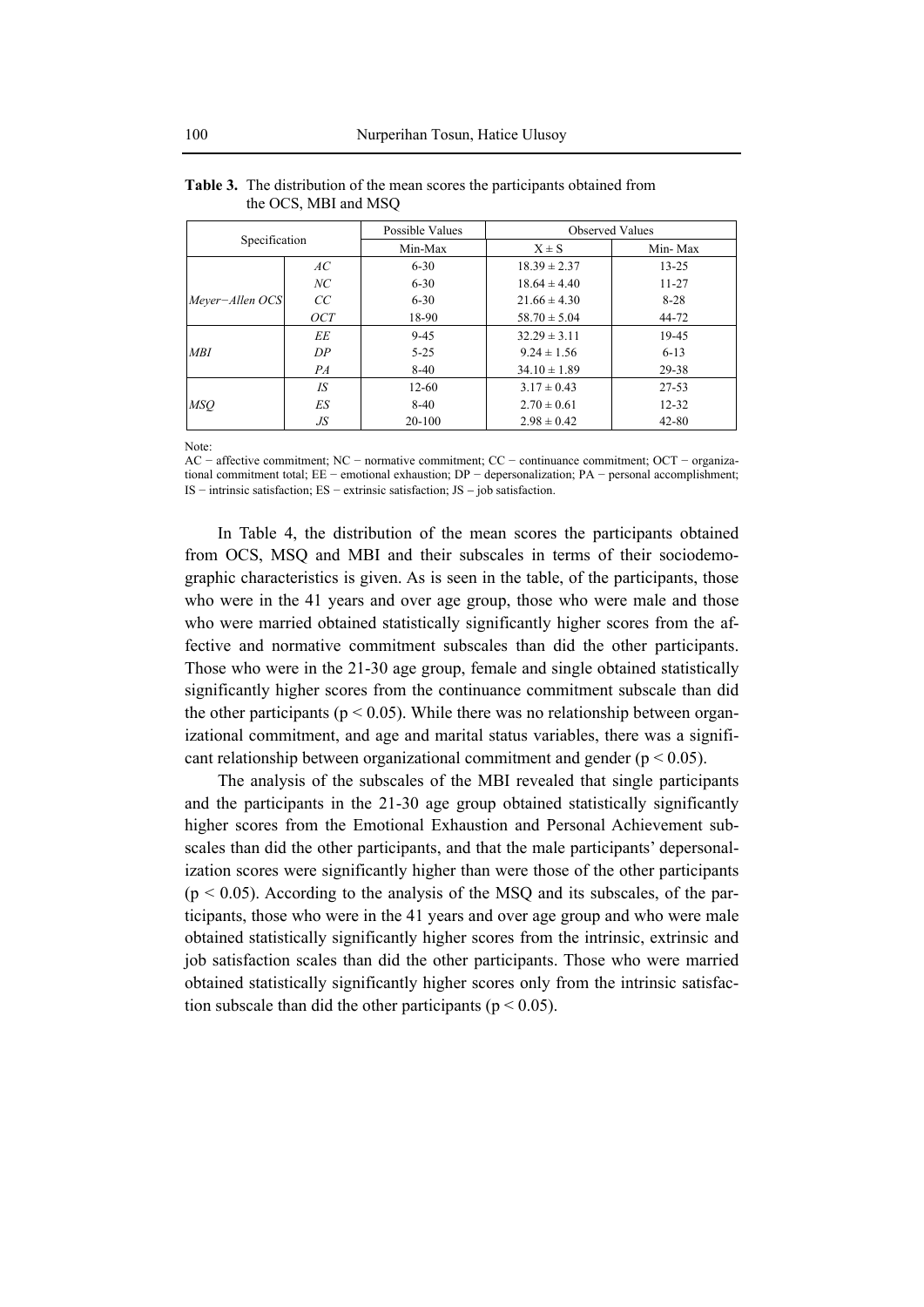| Table 4. The distribution of the mean scores the participants obtained from the Meyer-Allen OCS, MSQ and MBI and their subscales                                                           |          | in terms of their sociodemographic characteristics           |                               |                                  |                                  |                              |                                         |                              |                              |                                  |                               |
|--------------------------------------------------------------------------------------------------------------------------------------------------------------------------------------------|----------|--------------------------------------------------------------|-------------------------------|----------------------------------|----------------------------------|------------------------------|-----------------------------------------|------------------------------|------------------------------|----------------------------------|-------------------------------|
| Age                                                                                                                                                                                        | n        | $X \pm S$<br>Q                                               | $X \pm S$<br>$\frac{C}{Z}$    | $X \pm S$<br>g                   | $X \pm S$<br>CT                  | $X \pm S$<br>EE              | $X \pm S$<br>চ্ৰ                        | $X \pm S$<br>A               | $X \pm S$<br>51              | S<br>E <sub>S</sub><br>$X^{\pm}$ | $X \pm S$<br>SÍ               |
| $21-30$ years                                                                                                                                                                              | $^{109}$ | $17.92 \pm 2.51$                                             | $17.73 \pm 3.64$              | $23.66 \pm 2.47$                 | $59.33 \pm 4.97$                 | $32.78 \pm 2.62$             | $9.04 \pm 1.62$                         | $33.68 \pm 1.88$             | $3.08 \pm 0.36$              | $2.63 \pm 0.60$                  | $2.90 \pm 0.37$               |
| $31-40$ years                                                                                                                                                                              | $\infty$ | $17.84 \pm 2.21$                                             | $17.95 \pm 4.63$              | $22.66 \pm 3.59$                 | $58.46 \pm 5.03$                 | $32.60 \pm 3.84$             | $9.26 \pm 1.59$                         | $34.11 \pm 1.75$             | $3.06 \pm 0.33$              | $2.59 \pm 0.59$                  | $2.87 \pm 0.34$               |
| $\geq$ 41 years                                                                                                                                                                            | 58       | $20.13 \pm 2.51$                                             | $21.41 \pm 4.29$              | $16.36 \pm 3.67$                 | $57.91 \pm 5.13$                 | $30.91 \pm 2.21$             | $9.58 \pm 1.36$                         | $34.86 \pm 1.92$             | $3.52 \pm 0.49$              | $3.01 \pm 0.58$                  | $3.32 \pm 0.46$               |
|                                                                                                                                                                                            |          | $F = 23.70$                                                  | $F = 16.70$                   | $F = 101.31$                     | $F = 1.05$                       | $F = 7.89$                   | $F = 2.28$                              | $F = 7.64$                   | $F = 30.31$                  | $F = 10.37$                      | $F = 28.31$                   |
| Result                                                                                                                                                                                     |          | $p = 0.001*$                                                 | $= 0.001*$                    | $= 0.001*$<br>$\mathbf{a}$       | $= 0.192$<br>$\mathbf{a}$        | $= 0.001*$                   | $p = 0.104$                             | $p = 0.001*$                 | $= 0.001*$                   | $= 0.001*$<br>$\mathbf{a}$       | $= 0.001*$<br>¢               |
|                                                                                                                                                                                            |          |                                                              |                               |                                  |                                  | Gender                       |                                         |                              |                              |                                  |                               |
| Female                                                                                                                                                                                     | 163      | $18.02 \pm 1.98$                                             | $17.17 \pm 4.35$              | $20.80 \pm 3.67$                 | $58.00 \pm 5.33$                 | $32.44 \pm 3.36$             | $9.08 \pm 1.59$                         | 1.78<br>$34.00 +$            | $3.04 \pm 0.33$              | $2.50 \pm 0.55$                  | $2.83 \pm 0.35$               |
| Male                                                                                                                                                                                       | 94       | $19.04 \pm 2.83$                                             | $21.19 \pm 3.16$              | $19.70 \pm 4.60$                 | $59.93 \pm 4.25$                 | $32.05 \pm 2.62$             | $9.52 \pm 1.48$                         | 2.06<br>$34.26 \pm$          | $3.35 \pm 0.49$              | $3.04 \pm 0.55$                  | $3.25 \pm 0.40$               |
|                                                                                                                                                                                            |          | $t = 3.07$                                                   | $t = 8.51$                    | $t = 5.92$                       | $t = 3.00$                       | $t = 0.96$                   | $t = 2.15$                              | $t = 1.01$                   | $t = 6.22$                   | $t = 7.48$                       | $t = 8.90$                    |
| Result                                                                                                                                                                                     |          | $p = 0.001*$                                                 | $= 0.001*$                    | $= 0.001*$<br>$\mathbf{a}$       | $0.003*$<br>$\lvert \rvert$<br>≏ | $p = 0.337$                  | $= 0.032*$<br>$\mathbf{a}$              | $p = 0.310$                  | $= 0.001*$                   | $= 0.001*$<br>$\mathbf{c}$       | $= 0.001*$<br>$\mathbf{a}$    |
|                                                                                                                                                                                            |          |                                                              |                               |                                  | Marital                          | status                       |                                         |                              |                              |                                  |                               |
| Single                                                                                                                                                                                     | 125      | $17.61 \pm 1.98$                                             | $17.93 \pm 4.05$              | $23.23 \pm 3.23$                 | $58.78 \pm 4.91$                 | $33.12 \pm 3.54$             | $9.22 \pm 1.52$                         | $33.70 \pm 1.87$             | $3.08 \pm 0.38$              | $2.67 \pm 0.60$                  | $2.91 \pm 0.36$               |
| Married                                                                                                                                                                                    | 132      | $19.13 \pm 2.48$                                             | $19.31 + 4.63$                | $20.18 \pm 4.68$                 | $58.63 \pm 5.18$                 | $31.51 \pm 2.41$             | $9.26 \pm 1.61$                         | $34.47 \pm 1.83$             | $3.25 \pm 0.46$              | $2.74 \pm 0.62$                  | $3.05 \pm 0.46$               |
|                                                                                                                                                                                            |          | $t = 5.43$                                                   | $t = 2.53$                    | $t = 5.04$                       | $t = 0.23$                       | $t = 4.28$                   | $t = 0.21$                              | $t = 3.33$                   | $t = 3.28$                   | $t = 0.91$                       | $t = 2.53$                    |
| Result                                                                                                                                                                                     |          | $p = 0.001*$                                                 | $= 0.001*$                    | $= 0.001*$<br>Ω                  | $= 0.081$                        | $= 0.001*$<br>Ω              | $p = 0.834$                             | $p = 0.001*$                 | $= 0.001*$                   | $p = 0.359$                      | $p = 0.120$                   |
| $AC -$ affective commitment; $NC -$ normative commitment; $CC -$ continuance commitment; $OCT -$ organizational commitment total; $IS -$ intrinsic satisfaction; $ES -$ extrinsic<br>Note: |          |                                                              |                               |                                  |                                  |                              |                                         |                              |                              |                                  |                               |
| satisfaction; $JS - job$ satisfaction; EE, emotional exhaustion; $DP - dep$ expandization; $PA - personal$ accomplishment                                                                  |          |                                                              |                               |                                  |                                  |                              |                                         |                              |                              |                                  |                               |
| <b>Table 5.</b> Distribution of the mean scores the lecturers, research assistants and nurses obtained from the Meyer-Allen OCS, MSQ and MBI                                               |          |                                                              |                               |                                  |                                  |                              |                                         |                              |                              |                                  |                               |
|                                                                                                                                                                                            |          | QV                                                           | $\overline{z}$                | ႘                                | <b>CCT</b>                       | EE                           | È                                       | $P\Lambda$                   | Å                            | ES                               | 5                             |
| Title                                                                                                                                                                                      | n        | $X \pm S$                                                    | $X \pm S$                     | $X \pm S$                        | $X \pm S$                        | $X \pm S$                    | $X \pm S$                               | $X \pm S$                    | $X \pm S$                    | $X \pm S$                        | $X \pm S$                     |
| <b>ecturer</b>                                                                                                                                                                             | 65       | $20.52 \pm 2.25$                                             | $22.93 \pm 2.60$              | $5.66 \pm 2.7$                   | 59.12 $\pm$ 4.49                 | $30.63 \pm 2.16$             | $\frac{1.51}{1}$<br>$\overline{6}$<br>Ö | $35.04 \pm 1.76$             | $3.57 \pm 0.4$               | $.25 \pm 0.34$                   | $44 \pm 0.27$                 |
| Research<br>Assistant                                                                                                                                                                      | 78       | $17.52 \pm 2.31$                                             | $19.64 \pm 2.44$              | $23.75 \pm 1.64$                 | $60.92 \pm 3.48$                 | $33.94 \pm 2.26$             | $9.33 \pm 1.57$                         | $33.28 \pm 1.91$             | $3.19 \pm 0.41$              | $2.96 \pm 0.51$                  | $3.10 \pm 0.33$               |
| Nurse                                                                                                                                                                                      | 114      | $17.78 \pm 1.65$                                             | $20.50 \pm 3.85$              | $23.66 \pm 2.84$                 | $56.95 \pm 5.60$                 | $32.12 \pm 3.5$              | $8.97 \pm 1.55$                         | $34.12 \pm 1.70$             | $2.93 \pm 0.24$              | $2.22 \pm 0.39$                  | $2.64 \pm 0.21$               |
| Result                                                                                                                                                                                     |          | $\, \parallel$<br>$*10000$<br>= d $\angle 6\angle t = \pm 1$ | $p = 0.0001*$<br>$F = 118.25$ | $p = 0.0001*$<br>$= 249.55$<br>E | $p = 0.0001*$<br>$F = 16.35$     | $p = 0.0001*$<br>$F = 24.09$ | $p = 0.026*$<br>$F = 3.72$              | $p = 0.0001*$<br>$F = 17.33$ | $p = 0.0001*$<br>$F = 70.22$ | $p = 0.0001*$<br>$F = 143.08$    | $p = 0.0001*$<br>$F = 190.25$ |
|                                                                                                                                                                                            |          |                                                              |                               |                                  |                                  |                              |                                         |                              |                              |                                  |                               |

Note:<br>AC – affective commitment, NC – normative commitment, CC – continuance commitment; OCT – organizational commitment total; IS – intrinsic satisfaction; ES – extrinsic<br>satisfaction; JS – job satisfaction; EE – emotiona AC − affective commitment; NC − normative commitment; CC − continuance commitment; OCT − organizational commitment total; IS − intrinsic satisfaction; ES − extrinsic satisfaction; JS − job satisfaction; EE − emotional exhaustion; DP − depersonalization; PA − personal accomplishment.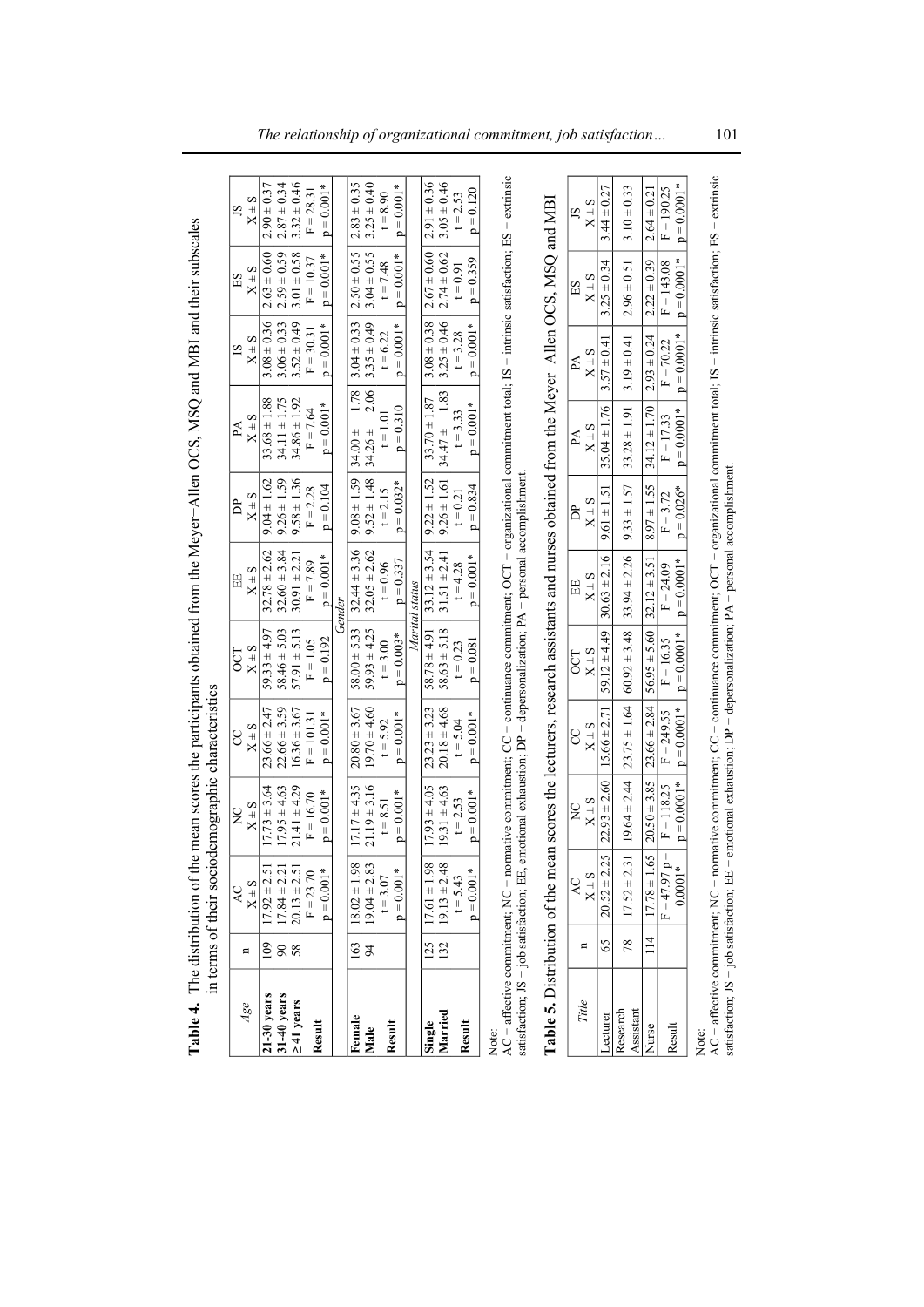As it is seen in Table 5, the scores the lecturers obtained from the affective commitment, normative commitment, intrinsic satisfaction, extrinsic satisfaction, job satisfaction and depersonalization were statistically significantly higher than those obtained by the other participants ( $p < 0.05$ ). On the other hand, the research assistants' continuance commitment, organizational commitment and depersonalization scores were significantly higher than were those of the other participants whereas their personal achievement scores were lower than were those of the other participants ( $p < 0.05$ ).

# **5. Discussion**

The analysis of the mean scores obtained from the Meyer and Allen OCS revealed that while the participants' affective and normative commitment levels were moderate, their continuance commitment levels were high. The analysis of the mean scores obtained from the MBI indicated that the participants' emotional exhaustion and personal achievement levels were high whereas their depersonalization levels were moderate. According to the analysis of the mean scores obtained from the MSQ, the participants' intrinsic, extrinsic and general job satisfaction levels were high, low and close to neutral respectively.

The analysis of the subscales of the Allen−Meyer OCS revealed that the lecturers' and research assistants' affective and normative commitment levels were higher but continuance commitment levels were lower than were those of the nurses. The mean scores the research assistants and the nurses obtained from the affective, continuance and normative commitment were close to each other. Whereas affective and normative commitment levels of the research assistants and nurses were somewhat above moderate, their continuance commitment levels were high. The reason why the research assistants' continuance commitment levels were high was that they had to stay in the institution during their residency training. As for the nurses, they were appointed by the public personnel selection examination (an examination taken by those who want to work in the public sector in Turkey) and they had limited alternative employment opportunities in other sectors. In short, the reason for the research assistants' and nurses' high levels of continuance commitment was obligation not willingness. Nurses' organizational commitment levels were high in Lu, While and Barriball's [2007] and Gould and Fontenla's [2006] studies, moderate in Ferreira's [2007] studies and low in Eti İçli and Eti Aslan's [2010] studies.

While the lecturers' affective and normative commitment levels were high, their continuance commitment levels were moderate. That the lecturers', research assistants' and nurses' affective and normative commitments were high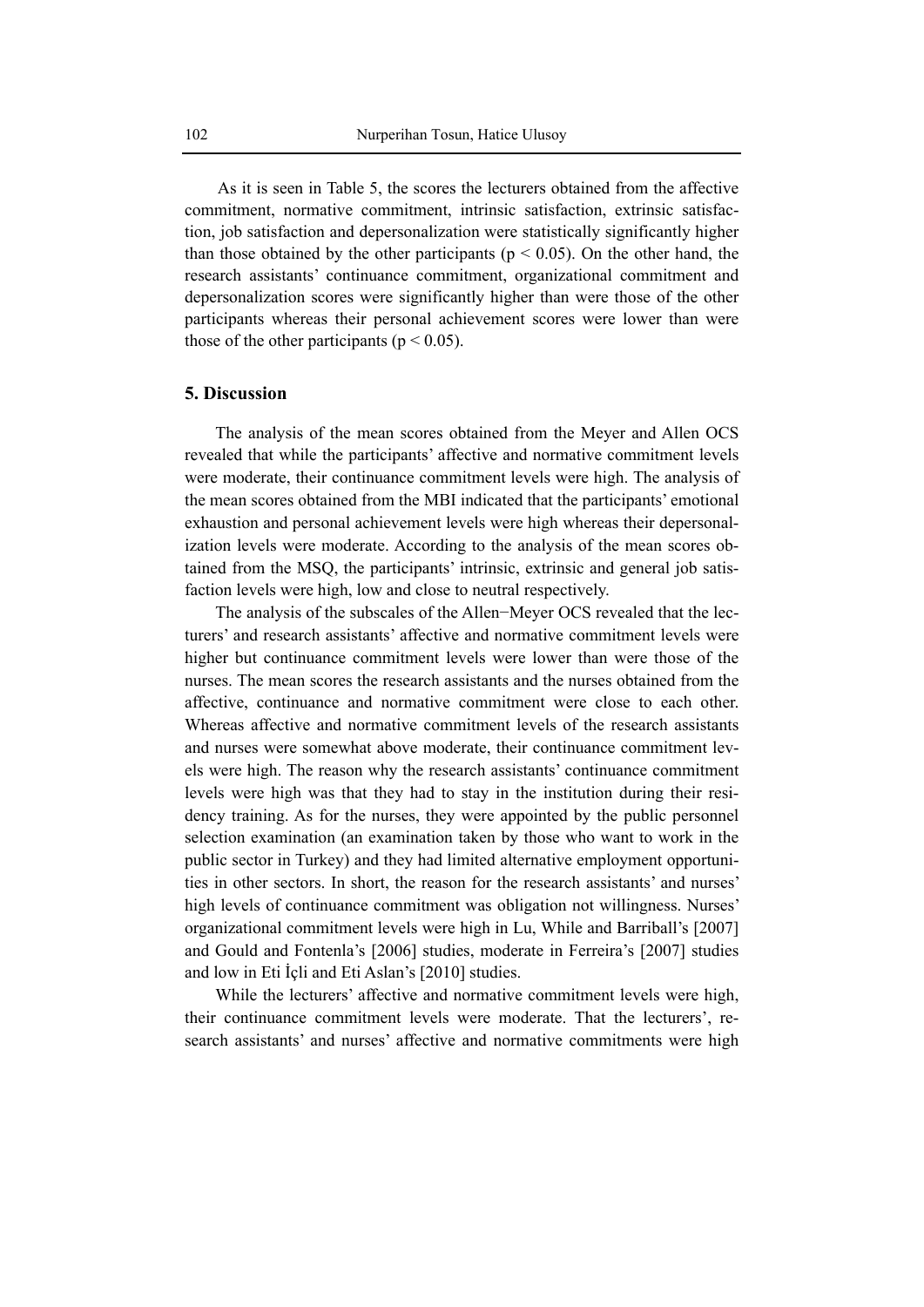$(p < 0.01)$  can be interpreted as something expected. It is a fact that affective and normative commitment levels develop parallel to the level of authority and responsibility a person has gained in the organization over time. Therefore, in the present study, that the lecturers had been working for a long time in the same institution, that they adopted the institution's values and norms, that they actively participated in the decision-making process, that they had managerial and educational roles and that they had higher professional status can account for their high affective and normative commitment levels. The lecturers' lower continuance commitment levels can be accounted for by the fact that they had no economic concerns because they had the highest level of income, that they had alternative employment opportunities, and that they preserved their professional status and could work in similar or higher positions when they changed the work place. For managers and organizations, the continuance commitment is less important than the affective commitment, because employees can leave work when they find the same or better working conditions [Meyer & Allen 1997].

In the present study, the mean scores the participants obtained from the subscales of the MBI were high for the emotional exhaustion subscale and personal accomplishment subscale, and moderate for the depersonalization subscale. In Poghosyan et al.'s study [2010] conducted with nurses in several countries including the USA, Germany and Japan. Japanese nurses obtained the highest mean scores from the emotional exhaustion, depersonalization and personal accomplishment subscales, all of which were lower than the mean scores obtained in the present study. While in Abdulghafour et al.'s study [2011] conducted with physicians in Kuwait, the participants' burnout levels were lower, in De la Fuente et al.'s [2015] and Adriaenssens, de Guchtb and Maesc's [2015] studies conducted with nurses, in Kluger, Townend and Laidlaw's study [2003] conducted with anesthetists in Australia and New Zealand and in Ogundipe et al.'s study [2014] conducted with physicians in Africa, the participants' burnout levels were higher.

In the present study, the lecturers suffered from depersonalization more than did the research assistants and nurses ( $p < 0.05$ ), the research assistants suffered from emotional exhaustion and depersonalization more than did the nurses, and the nurses perceived themselves more successful and competent than did the research assistants  $(p < 0.01)$ . Similar to the present study, in Ogundipe et al.'s [2014] study conducted with younger physicians, their burnout levels were higher.

According to the results obtained from the MSQ in the present study, the lecturers' and research assistants' satisfaction levels were moderate whereas the nurses' satisfaction levels were low. In Tyssen et al.'s study [2013] conducted with Canadian, Norwegian and the American physicians, and in Wu et al.'s study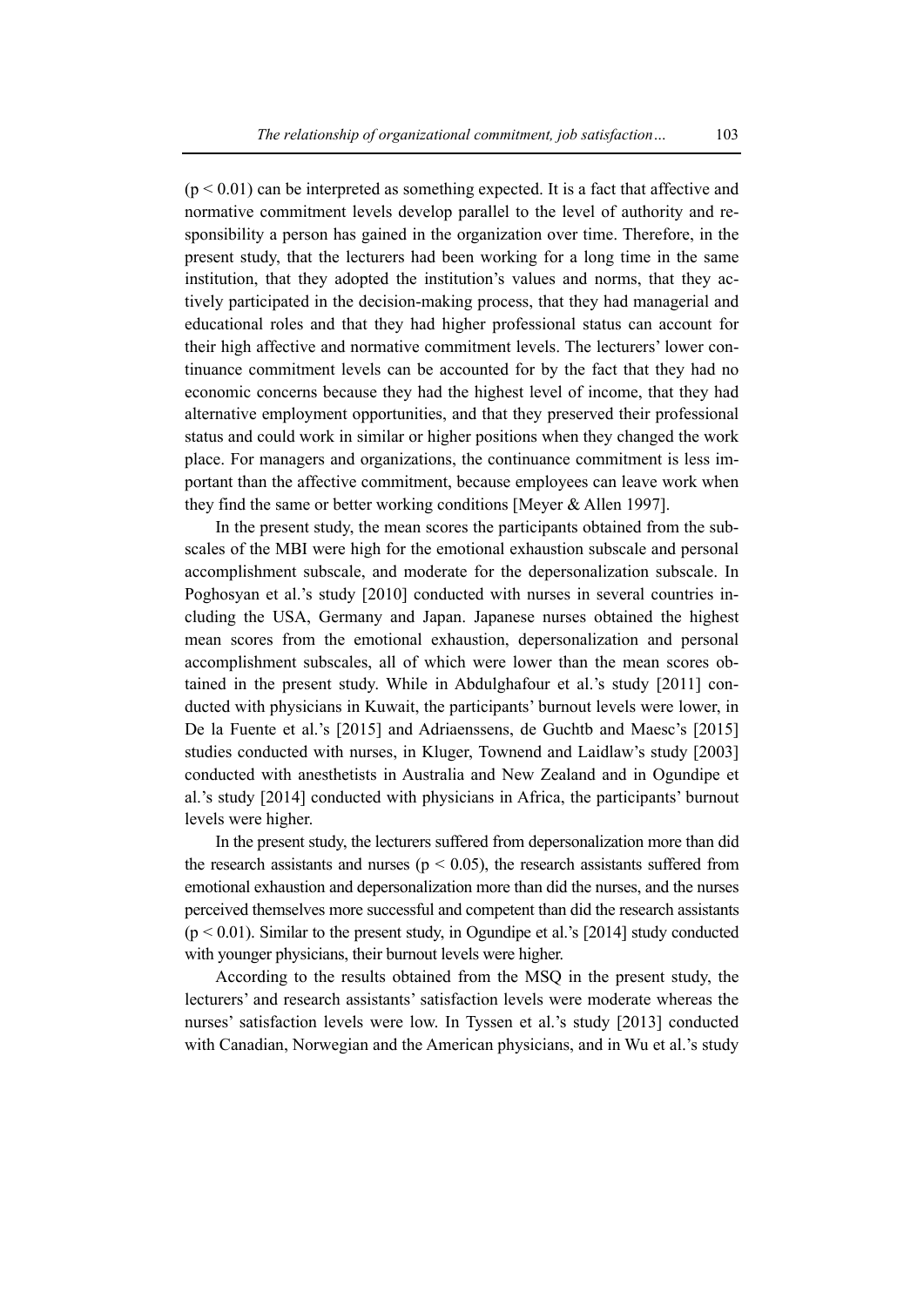[2014] conducted with Chinese physicians, and in Khuwaja et al.'s study [2004] conducted with Pakistani physicians, the participants' job satisfaction levels were low.

Among the reasons for the low job satisfaction levels of the nurses in the present study were their heavy workload, inflexible working hours, role conflicts, dissatisfaction with income levels, limited career opportunities, multiplicity of routine tasks, excess of functional dependence, lack of resources, and dissatisfaction with the social status of the profession. However, in contrast to our findings, in Xue's [2015] and Lu, While and Barriball's [2007] studies, the majority of the nurses were satisfied with their job.

In the present study, as the participants' affective and normative commitment levels increased so did their job satisfaction levels. However, there was a negative correlation between the participants' continuance commitment levels and job satisfaction levels; the higher the continuance commitment levels the lower the job satisfaction levels. The findings of Rodwell and Mundro [2013], Azeem [2010], Al-Hussami [2008] were supportive of the findings of the present study. They all found a positive relationship between organizational commitment and job satisfaction. While a study conducted in the United Arab Emirates determined correlation between organizational commitment and job satisfaction, a study conducted in Ireland and New Zealand found a significant relationship between job satisfaction and affective commitment [Latham 2012]. In Freebom's study [2011], a negative relationship was determined between job satisfaction and organizational commitment.

In the present study, although no statistically significant relationship was detected between job satisfaction and burnout, in Salehi and Gholtash's [2011], and Piko's [2006] studies, a negative relationship was detected between job satisfaction and burnout.

In the present study, a weak negative correlation was determined between organizational commitment and burnout. According to Leiter and Maslach [1988], high levels of burnout are associated with low levels of organizational commitment. While in some studies, burnout levels of those with high levels of affective commitment were low [King & Sethi 1997], in some studies no significant relationship was detected between burnout and organizational commitment [Hakanen, Schaufeli & Ahola 2008; Griffin et al. 2010]. In their study, Garland et al. [2014] determined a negative relationship between affective commitment and emotional exhaustion, and between depersonalization and personal accomplishment, and a positive correlation between continuance commitment and the three subscales of the MBI.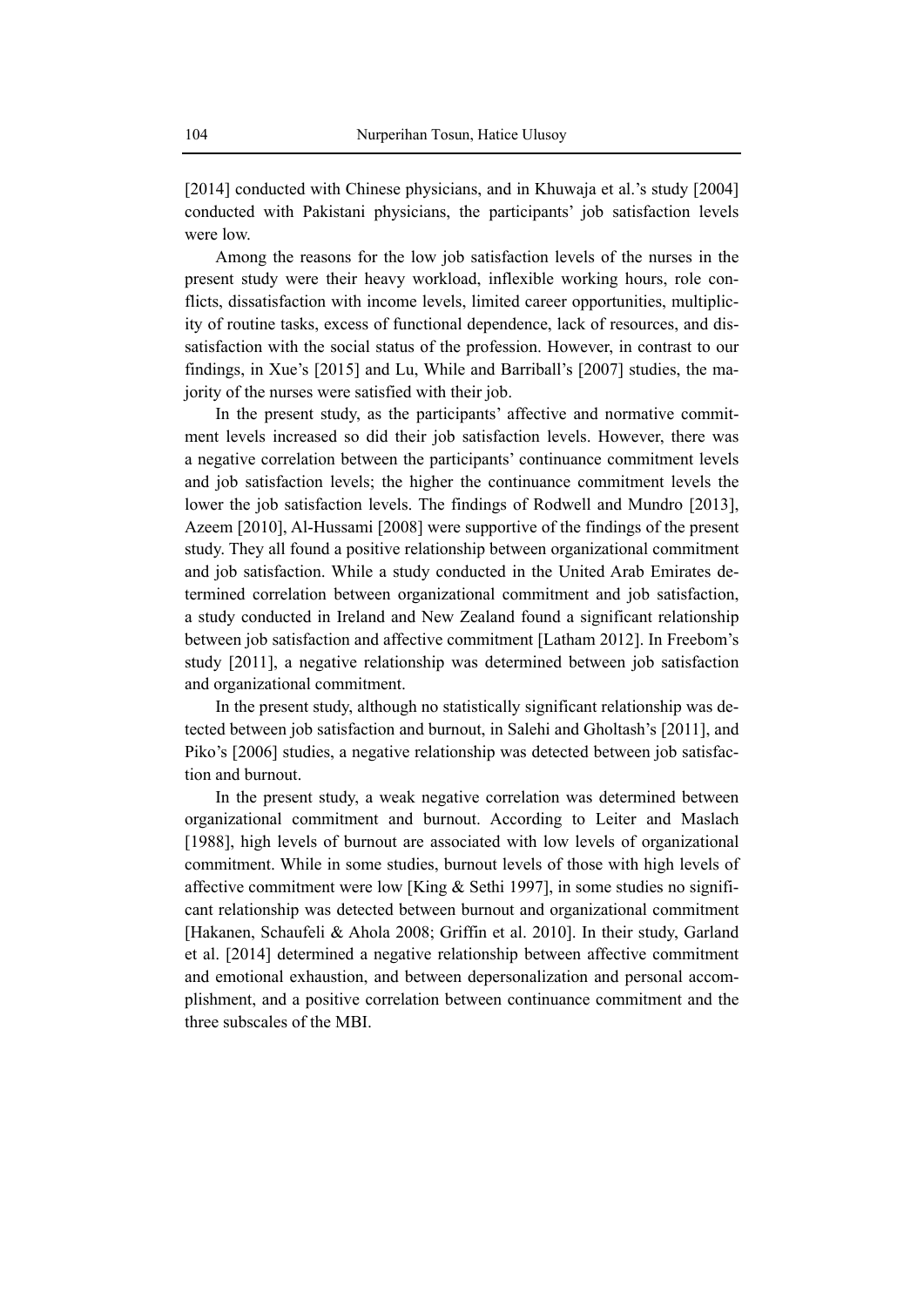In the present study, it was found that the male participants' organizational commitment levels were higher than were those of the female participants  $(p < 0.05)$ , that age and marital status did not affect organizational commitment  $(p > 0.05)$ . As for the subscales, a relationship was determined between variables such as age and marital status and affective, normative and continuance commitment. In their studies, Kluger, Townend and Laidlaw [2003], Meyer et al. [2002] found a relationship between age and three subscales of the Allen−Meyer OCS.

In the current study, emotional and normative commitment levels of the participants in the 41 years and over age group were significantly higher than were those of the other participants whereas their continuance commitment levels were lower. With the advancing age, a person has a longer length of service and thus has more in common with the institution, which leads to the development of stronger emotional and psychological ties between the person and the institution.

In the present study, the analysis of such variables as the socio-demographic and job characteristics affecting the three sub-dimensions of burnout showed that emotional exhaustion decreased and personal accomplishment increased as the age increased ( $p < 0.01$ ). In studies by Maslach, Schaufeli and Leiter [2001] and TMA (Turkish Medical Association] [2005], burnout levels were determined to be lower in older employees but higher in younger employees. Reduction in burnout levels with the advanced age can be explained by improved coping methods these people gained through their experience. In the present study, the single participants suffered emotional exhaustion more and had lower levels of personal achievement than did their married counterparts ( $p > 0.01$ ), which can be explained by the fact that familial and social support the married ones received may have helped them to cope with stress better and to suffer from burnout less. Some other studies also indicated that having a family prevented a person from suffering burnout [Maslach, Schaufeli & Leiter 2001]. In the present study, the male participants suffered more depersonalization than did the female participants ( $p > 0.05$ ), which was in line with the findings of other studies in the literature indicating that women suffered emotional exhaustion more, while men suffered depersonalization more [Maslach, Schaufeli & Leiter 2001; De la Fuente et al. 2015].

The comparison of the participants in our study demonstrated that general job satisfaction levels of the participants in the 41 years and over age group and of the male participants were higher than were those of the other participants ( $p \le 0.01$ ).

In Wu et al.'s [2014] study, a significant relationship was determined between age and job satisfaction too. The increase in the job satisfaction with the increase in the length of employment and in age may have been due to the fact that adaption to the work environment increases with the advancing age. In the present study, the male participants' job satisfaction levels were higher than were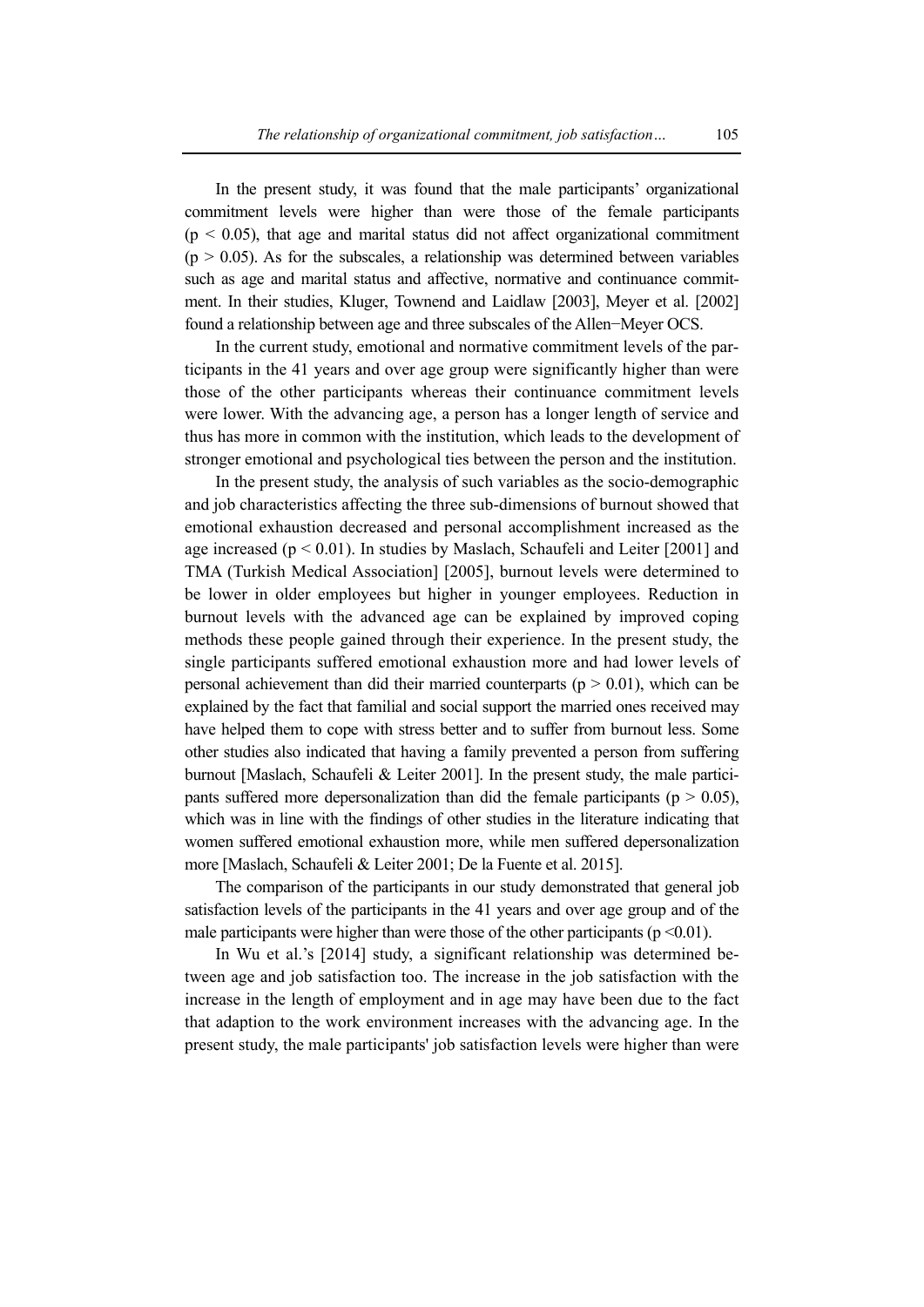those of the female participants. However, in the literature, the results differed from one study to another. For instance, while Erigüç's [2000] findings supported our findings, in Wu et al.'s [2014] studies, no significant relationship was determined between gender and job satisfaction. On the other hand, unlike our findings, in Bensing et al.'s study [2013] conducted in 10 countries, female participants' job satisfaction levels were higher than were those of male participants.

#### **6. Conclusions**

Like organizational motivation, absenteeism, staff turnover and prosocial behavior, commitment is an organizational concept which has important outcomes for organizations.

This study was carried out in order to determine the levels of organizational commitment, burnout and job satisfaction of physicians and nurses. The study examined the relationships between these concepts and was performed with a 10% sample error. In our study, it is found out that as emotional and normative commitment levels increase, so does the job satisfaction; while the continuation commitment level increases, job satisfaction level decreases; and meaningful statistical relation was determined between job satisfaction and burnout levels.

It was determined that participants' emotional and normative commitment level is over average and continuation commitment level is high; their emotional burnout level is high, desensitization level is at average, as their personal success level is high so is their intrinsic satisfaction level, extrinsic satisfaction level is low and general vocational satisfaction level is close to neutral.

In our study it was found out that males' organizational commitment level is higher than females' and general vocational satisfaction level of those who are 41 years old or over and male is higher than other groups. It was also determined that emotional burnout level decreases and personal success increases with age; single people suffer from emotional burnout more than the married people do and their personal success level is lower than married people, too; and the males experience desensitization more severely than the females do.

# **6.1. Research contribution**

Relations between organizational commitment, job satisfaction and burn out were determined. Future research is required to be conducted to identify other factors which contribute to organizational commitment, job satisfaction, burn out and other variables.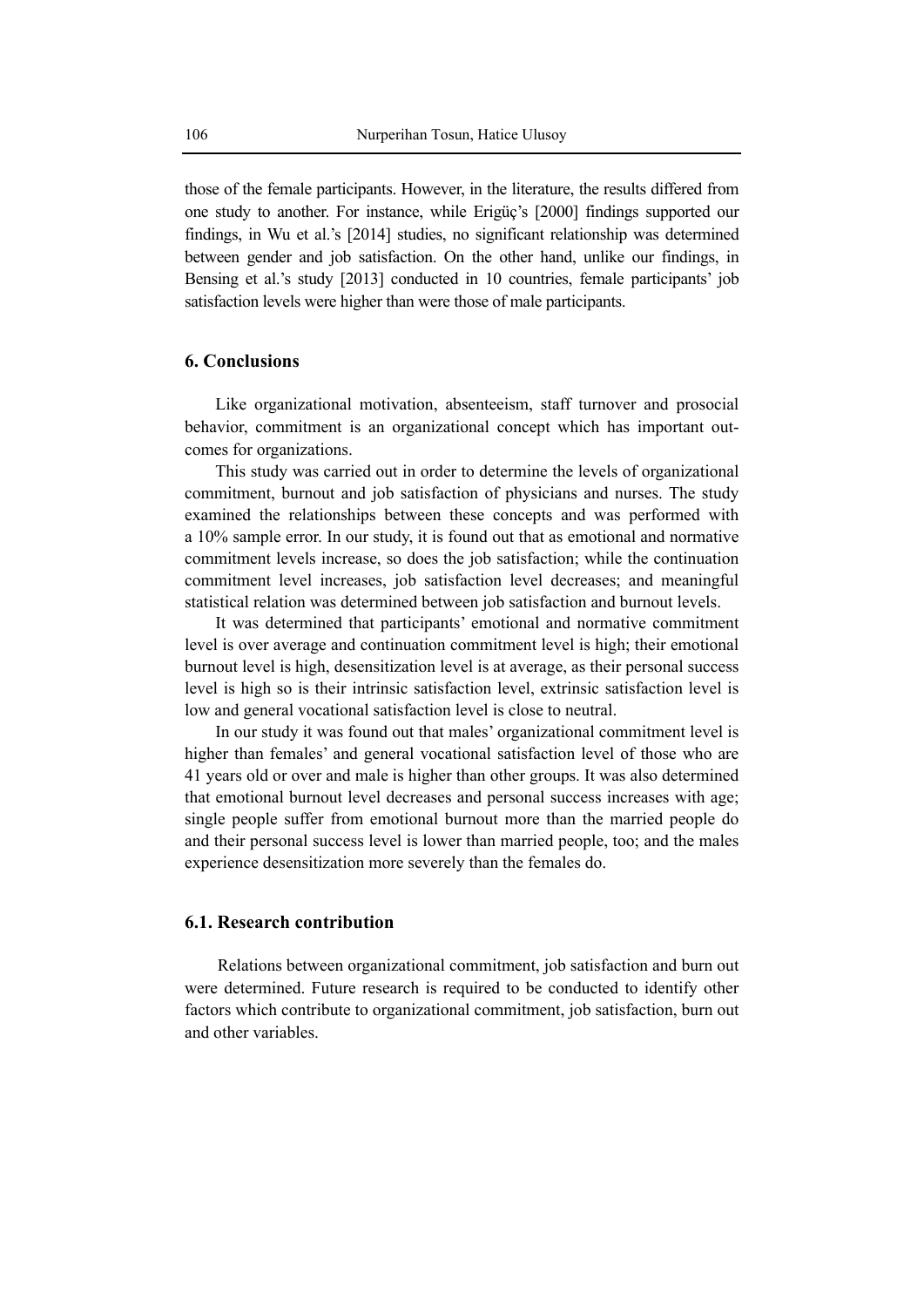#### **6.2. Implications for research and practitioners**

The presented research results may be constitute a source of several practical advices for health care organization. In order to ensure the generalizability of the results obtained in this study, it is recommended that further studies should be conducted with different, larger sample groups not only from university hospitals but also from other hospitals. Considering the fact that the burnout and job satisfaction levels of the participants of the present study were moderate, it is also recommended that further research is needed to find out how to enhance health professionals' organizational commitment and job satisfaction levels.

#### **6.3. Limitations and suggestions for future research**

The limitation of the present study is that it was conducted in one hospital in the province of Sivas in Turkey. Therefore, the results obtained from this study are applicable only to the participants surveyed.

In order to increase the level of organizational commitment which is an important determinant of staying in the institution:

- − employees should create an organizational culture that supports their feelings of trust, justice, respect, equality,
- − employees attend trainings, demonstrate their talents and fulfill their roles, and responsibilities required are established,
- − the understanding and adoption of the mission, goals and objectives of the organization should be supported by employees.

### **Acknowledgements**

This work was part of the master's thesis of the first author and supported by the Scientific Research Project Fund of Cumhuriyet University under the project numbered SBF-026.

#### **References**

Abdulghafoura Y.A., Bo-hamrab A.M., Al-Randic M.S., Kameld M.I., El-Shazly M.K. (2011): *Burnout syndrome among physicians working in primary health care centers in Kuwait*. "Alexandria Journal of Medicine", Vol. 47, pp. 359-364.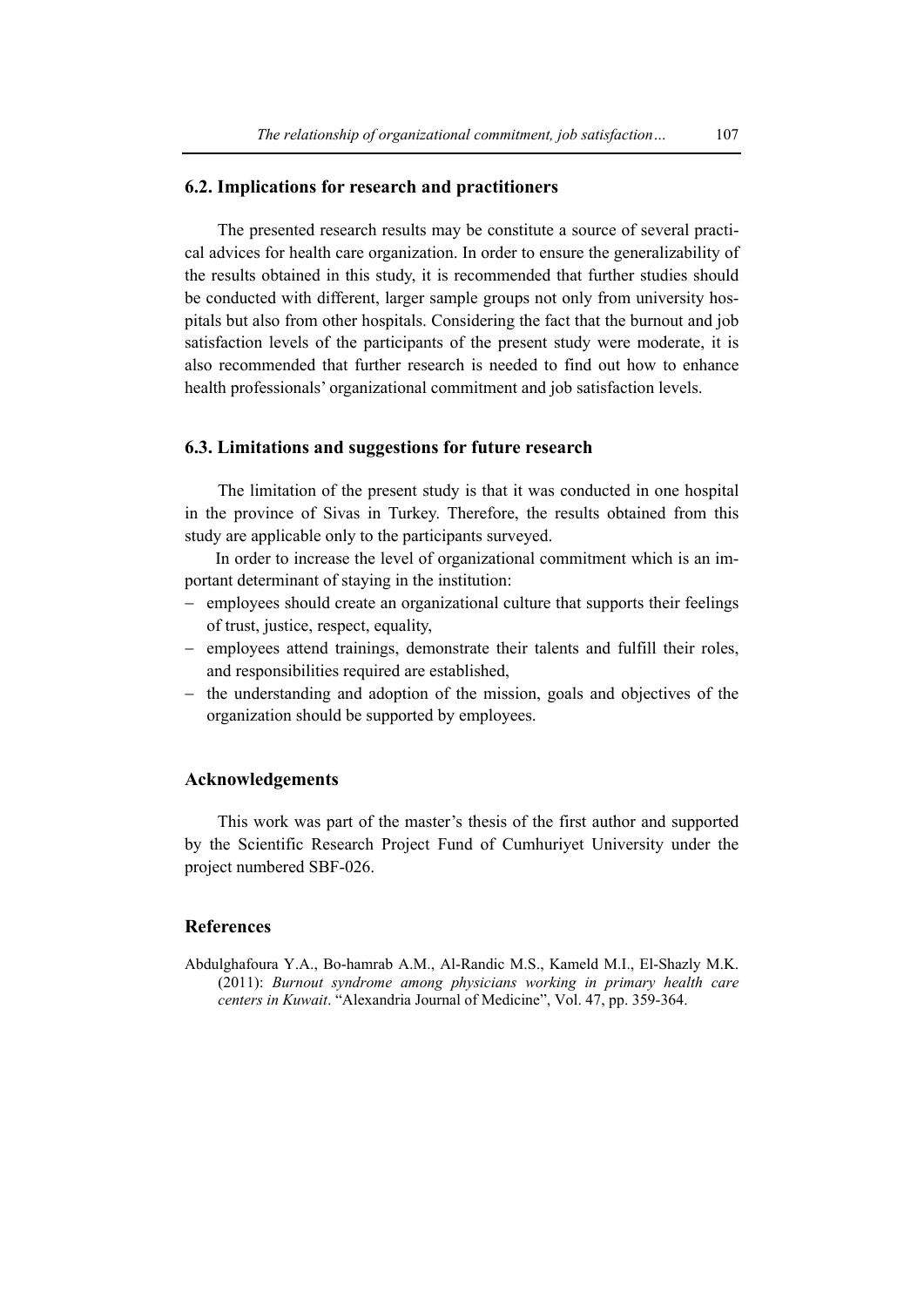- Adriaenssens J., Guchtb V. de, Maesc S. (2015): *Determinants and prevalence of burnout in emergency nurses: A systematic review of 25 years of research*. "International Journal of Nursing Studies", Vol. 52(2), pp. 649-661.
- Al-Hussami M. (2008): *A study of nurses' job satisfaction: The relationship to organizational commitment, perceived organizational support, transactional leadership, transformational leadership, and level of education*. "European Journal of Scientific Research", Vol. 22(2), pp. 286-295.
- Angle H.L., Perry J.L. (1981): *An empiricial assesment of organizational commitment and organizational effectiveness*. "Administrative Science Quarterly", Vol. 26(1), pp. 1-14.
- Azeem S.M. (2010): *Job satisfaction and organizational commitment among employees in the Sultanate of Oman*. "Psychology", Vol. 1, pp. 295-299.
- Bartlett K.R. (2007): *The status of research on HRD and organizational commitment ın health care organizations: Global and local perspectives*. "The Eighth International Conference on HRD Research and Practice across Europe", pp. 1-12.
- Bensing J.M., Brink-Muinen A. van den, Boerma W., Dulmen S. van (2013): *The manifestation of job satisfaction in doctor-patient communication: A ten-country European study*. "International Journal of Person-CenteredMedicine", Vol. 3(1), pp. 44-52.
- Bianchi R., Schonfeldb I.S., Laurenta E. (2015): *Burnout-depression overlap: A review*. "Clinical Psychology Review", Vol. 36(1), pp. 28-41.
- Cohen A. (2000): *The relationship between commitment forms and work outcomes: A comparison of three models*. "Human Relations", Vol. 53(3), pp. 387-417.
- De la Fuentea G.A.C., Vargasa C., Luisb C.S., Garcíaa I. et al. (2015): *Risk factors and prevalence of burnout syndrome in the nursing profession*. "International Journal of Nursing Studies", Vol. 52(1), pp. 240-249.
- Erigüç G. (2000): *Sağlık Personelinin Kişisel Özelliklerine Göre İş Doyumu Üzerine Bir İncelenme*. "Hacettepe Sağlık İdaresi Dergisi", Vol. 5(3), pp. 7-39.
- Eti İçli G., Eti Aslan F. (2012): *The effect of ınternal marketing on the dimensions of organizational commitment: A research on nurses in Turkey*. "Journal of Research & Development in Nursing", Vol. 3, pp. 39-52.
- Ferreira M. (2007): *Nurses organizational commitment the discriminating power of gender*. "Nursing Administration Quarterly", Vol. 31(1), pp. 61-67.
- Flomi L.B., Asare K., Kwesiga E., Bline D. (2014): *The impact of job satisfacion and organizational context variables on organizational commitment*. "International Journal of Business and Public Administration", Vol. 11(1), pp. 1-18.
- Freeborn D. (2001): *Satisfaction, commitment, and psychological well-being among HMO physicians*. "Permanente Journal", Vol. 174(1), pp. 13-17.
- Garland B., Lambert E.G., Hogan N.L., Kim B., Kelley T. (2014): *The relationship of affective and continuance organizational commitment with correctional staff occupational burnout.* "Criminal Justice and Behavior", Vol. 41(10), pp. 1161-1177.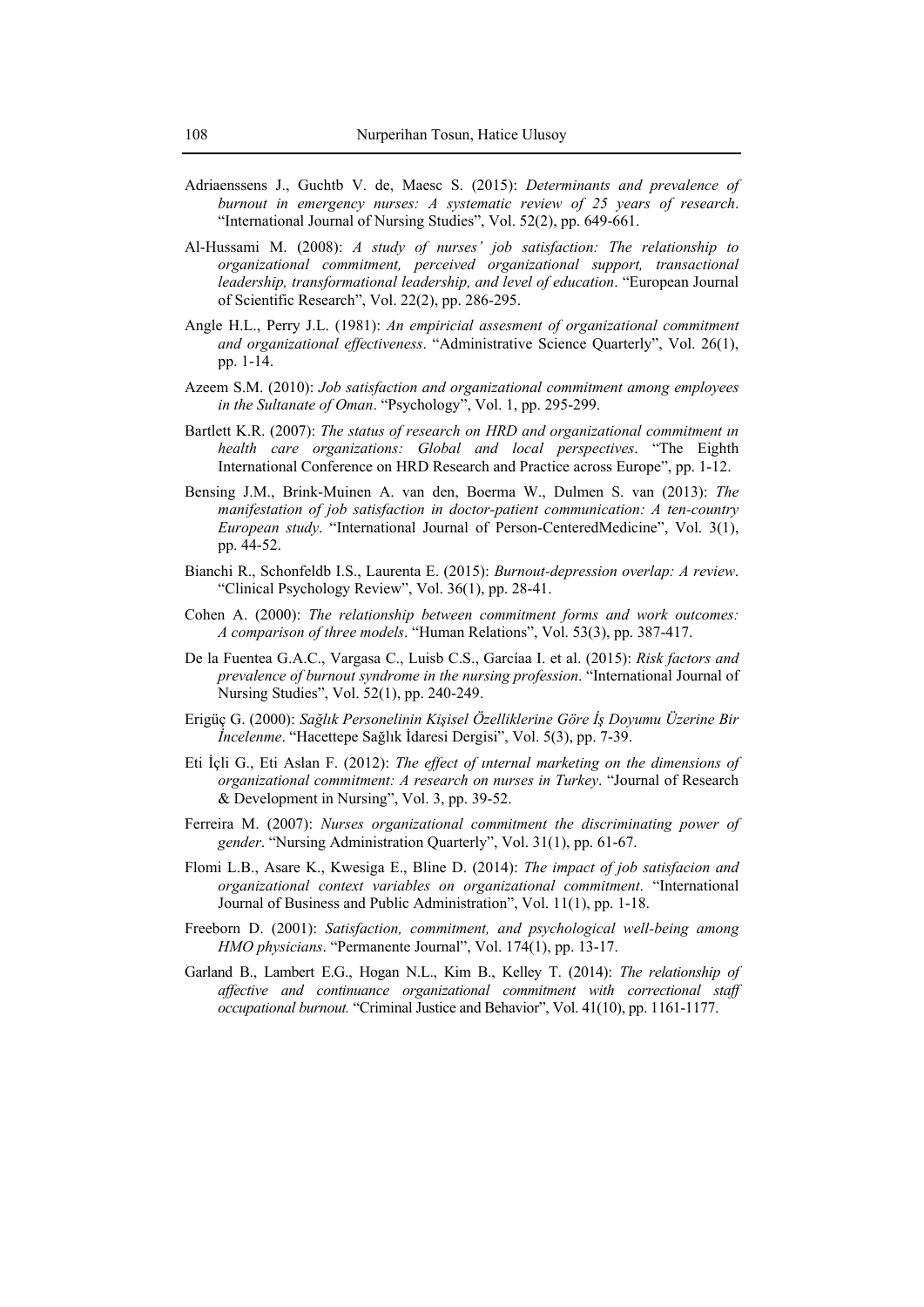- Gieter S.D., Hofmans J., Pepermans R. (2011): *Revisiting the impact of job satisfaction and organizational commitment on nurse turnover intention: An individual differences analysis*. "International Journal of NursingStudies", Vol. 48(12), pp. 1562-1569.
- Griffin M.L., Hogan N.L., Lambert E.G., Tucker-Gail K.A., Baker D.N. (2010): *Job involvement, job stress, job satisfaction, and organizational commitment and the burnout of correctional staff*. "Criminal Justice and Behavior", Vol. 37(2), pp. 239-255.
- Gould D., Fontenla M. (2006): *Committment to nursing: Results of a qualitative interview study*. "Journal of Nursing Management", Vol. 14(3), pp. 213-221.
- Hackman J.R., Oldman G.R. (1976): *Motivation through the design of work: Test of a theory*. "Organizational Behavior and Human Performance", Vol. 16(2), pp. 250-279.
- Hakanen J.J., Schaufeli W.B., Ahola K. (2008): *The job demands-resources model: A three-year cross-lagged study of burnout, depression, commitment, and work engagement*. "Work & Stress: An International Journal of Work, Health & Organisations", Vol. 22(3), pp. 224-241.
- Hakanen J.J., Schaufeli W.B. (2012): *Do burnout and work engagement predict depressive symptoms and life satisfaction? A three-wave seven-year prospective study*. "Journal of Affective Disorders", Vol. 141, pp. 415-424.
- Hu S.X., Lukb A.L., Smith G.D. (2015): *The effects of hazardous working conditions on burnout in Macau nurses*. "International Journal of Nursing Sciences", Vol. 2(1), pp. 86-92.
- King R.C., Sethi V. (1997): *The moderating effect of organizational commitment on burnout in information systems professionals*. "European Journal of Information Systems", Vol. 6(2), pp. 86-96.
- Kluger M.T., Townend K., Laidlaw T. (2003): *Job satisfaction, stress and burnout in Australian specialist anaesthetists*. "Anaesthesia", Vol. 58(4), pp. 339-345.
- Khawaja A.K., Qureshi R., Andrades M., Fatmi Z., Khuwaja N.K. (2004): *Comparison of job satisfaction and stress among male and female doctors in teaching hospitals of Karachi*. "Journal of Ayub Medical College Abottabad", Vol. 16(1), pp. 23-27.
- Latham G.P. (2012): *Work motivation history, theory, research, and practice*. Sage Publications, New York, pp. 95-101.
- Leiter M.P., Maslach C. (1988): *The impact of interpersonal environment of burnout and organizational commitment*. "Journal of Organizational Behavior",Vol. 9, pp. 297-308.
- Locke E.A. (1969): *What is job satisfaction?* "Organizational Behavior and Human Performance", Vol. 4(4), pp. 309-336.
- Lu H., While A.E., Barriball K.L. (2007): *Job satisfaction and its related factors: A questionnaire survey of hospital nurses in Mainland China*. "International Journal of Nursing Studies", Vol. 44(4), pp. 574-588.
- Maslach C., Jackson S.E. (1981): *The measurement of experienced burnout*. "Journal of Occupational Behavior", Vol. 2(2), pp. 99-113.
- Maslach C., Jackson S.E. (1986): *Maslach Burnout Inventory manual*. 2<sup>nd</sup> ed., Consulting Psychologists Press, Palo Alto, CA.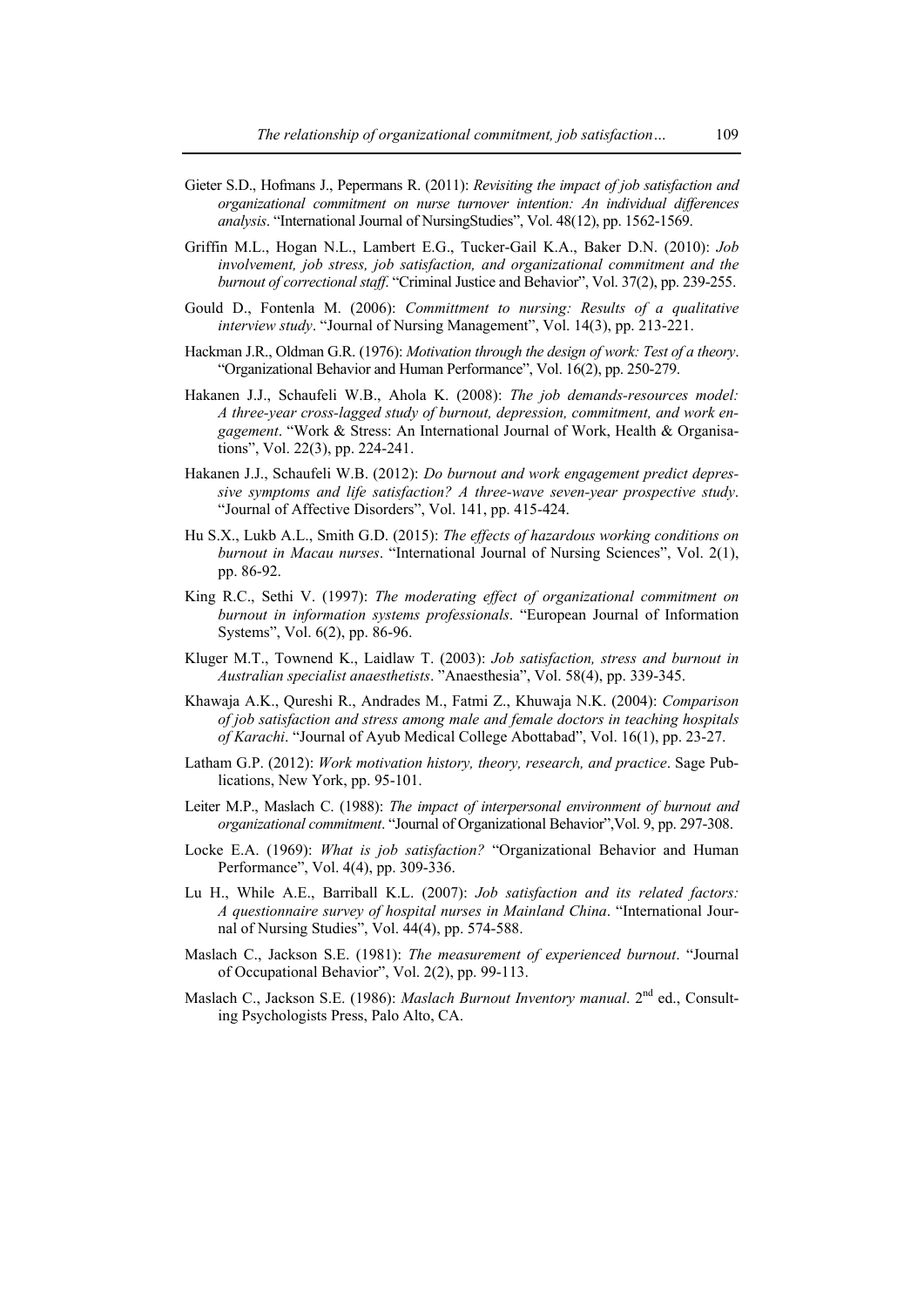- Maslach C., Schaufeli W.B., Leiter M.P. (2001): *Job burnout*. "Annual Review of Psychology", Vol. 52(1), pp. 397-422.
- Mayer R.C., Schoorman F.D. (1992): *Predicting participation and production outcomes through a two-dimensional model of organizational commitment*. "Academy of Management Journal", Vol. 35(3), pp. 671-684.
- Meyer J.P., Allen N.J. (1991): *A three-component conceptualization of organizational commitment*. "Human Resource Management Review", Vol. 1(1), pp. 61-89.
- Meyer J.P., Allen N. (1997): *Commitment in the workplace theory*. Research and Application, Sage Publication, New York.
- Meyer J., Becker T., Vandenberghe C. (2004): *Employee commitment and motivation: A conceptual analysis and integrative model*. "Journal of Applied Psychology", Vol. 89(6), pp. 991-1007.
- Meyer J.P., Stanley D.J., Hersovitch L., Topolnytsky L. (2002): *Affective, continuance, and normative commitment to the organisation: A meta-analysis of antecedentes, correlates, and consequences*. "Journal of Vocational Behavior", Vol. 61, pp. 20-52.
- Mowday R.T., Steers R.M., Porter L.W. (1979): *The measurement of organizational commitment*. "Journal of Vocational Behavior", Vol. 14(2), pp. 224-247.
- Norrish B.R., Rundall T.G. (2001): *Hospital restructuring and the work of Registered Nurses*. "The Milbank Quarterly", Vol. 79(1), pp. 55-79.
- Ogundipe O.A., Olagunju A.T., Lasebikan V.O., Coker A.O. (2014): *Burnout among doctors in residency training in a tertiary hospital*. "Asian Journal of Psychiatry", Vol. 10, pp. 27-32.
- O'Reilly C.A., Chatman J. (1986): *Organizational commitment and psychological attachment: The effect of compliance, identification and internalization on prosocial behavior*. "Journal of Applied Psychology", Vol. 71(3), pp. 492-499.
- Payne S., Huffman A. (2005): *A longitudinal examination of the influence of mentoring on organizational commitment and turnover*. "Academy of Management Journal", Vol. 48(1), pp. 158-168.
- Piko B.F. (2006): *Burnout, role conflict, job satisfaction and psychosocial health among Hungarian health care staff: A questionnaire survey.* "International Journal of Nursing Studies", Vol. 43(3), pp. 311-318.
- Poghosyan L., Clarke S.P., Finlayson M., Aiken L.H. (2010): *Nurse burnout and quality of care: Cross-national ınvestigation in six countries*. "Research in Nursing & Health", Vol. 33(4), pp. 288-298.
- Rodwell J., Munro L. (2013): *Well-being, satisfaction and commitment: The substitutable nature of resources for maternity hospital nurses*. "Journal of Advanced Nursing", Vol. 69(10), pp. 2218-2228.
- Salehi M., Gholtash A. (2011): *The relationship between job satisfaction, job burnout and organizational commitment with the organizational citizenship behavior among members of faculty in the Islamic Azad University – first district branches, in order to provide the appropriate model*. "Procedia Social and Behavioral Sciences", Vol. 15, pp. 306-310.